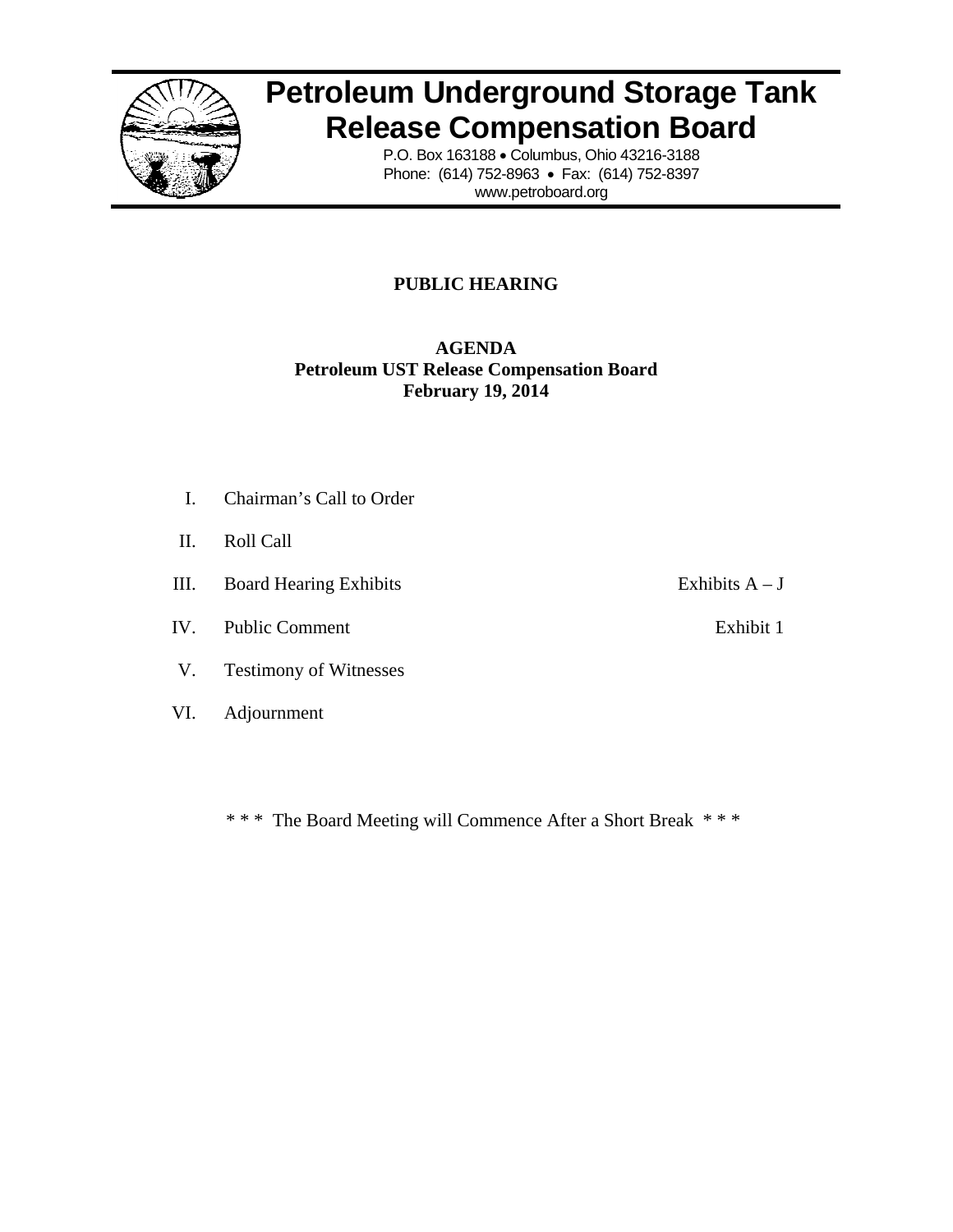

# **Petroleum Underground Storage Tank Release Compensation Board**

P.O. Box 163188 · Columbus, Ohio 43216-3188 Phone: (6 614) 752-8963 3 • Fax: (614 4) 752-8397 www.petroboard.org

## **BOARD MEETING**

## **Petroleum UST Release Compensation Board A AGENDA Febru uary 19, 201 14**

| I.    | Chairman's Call to Order                                                                                                                                                                                                                              |                |
|-------|-------------------------------------------------------------------------------------------------------------------------------------------------------------------------------------------------------------------------------------------------------|----------------|
| П.    | Approval of Minutes – January 15, 2014                                                                                                                                                                                                                | Tab 1          |
| Ш.    | BUSTR Report – Chief William Hills                                                                                                                                                                                                                    | Tab 2          |
| IV.   | Financial Reports – Don Leasor<br>A. December Financials                                                                                                                                                                                              | Tab 3          |
| V.    | Compliance/Fee Assessment Report – Madelin Esquivel                                                                                                                                                                                                   | Tab 4          |
| VI.   | Claims Reports – Cindy Duann                                                                                                                                                                                                                          | Tab 5          |
| VII.  | <b>New Business</b><br>A. Hardship Applications<br>1. Claim # 4358-0001/06/18/97<br>Owner: George W. Yano dba Yano's Automotive Service, Inc.<br>2. Claim # $18344 - 0001/10/26/98$<br>Owner: Red Stripe Associates, Ltd. dba Ohio Valley Plaza Exxon | Tab 6<br>Tab 7 |
| VIII. | <b>Certificates of Coverage Ratification</b><br>A. 2013 Certificates - Issued & Denied                                                                                                                                                                | Tab 8          |
| IX.   | <b>Executive Session</b>                                                                                                                                                                                                                              |                |

X. Confirm Next Meeting Date – March 20, 2014 and Adjourn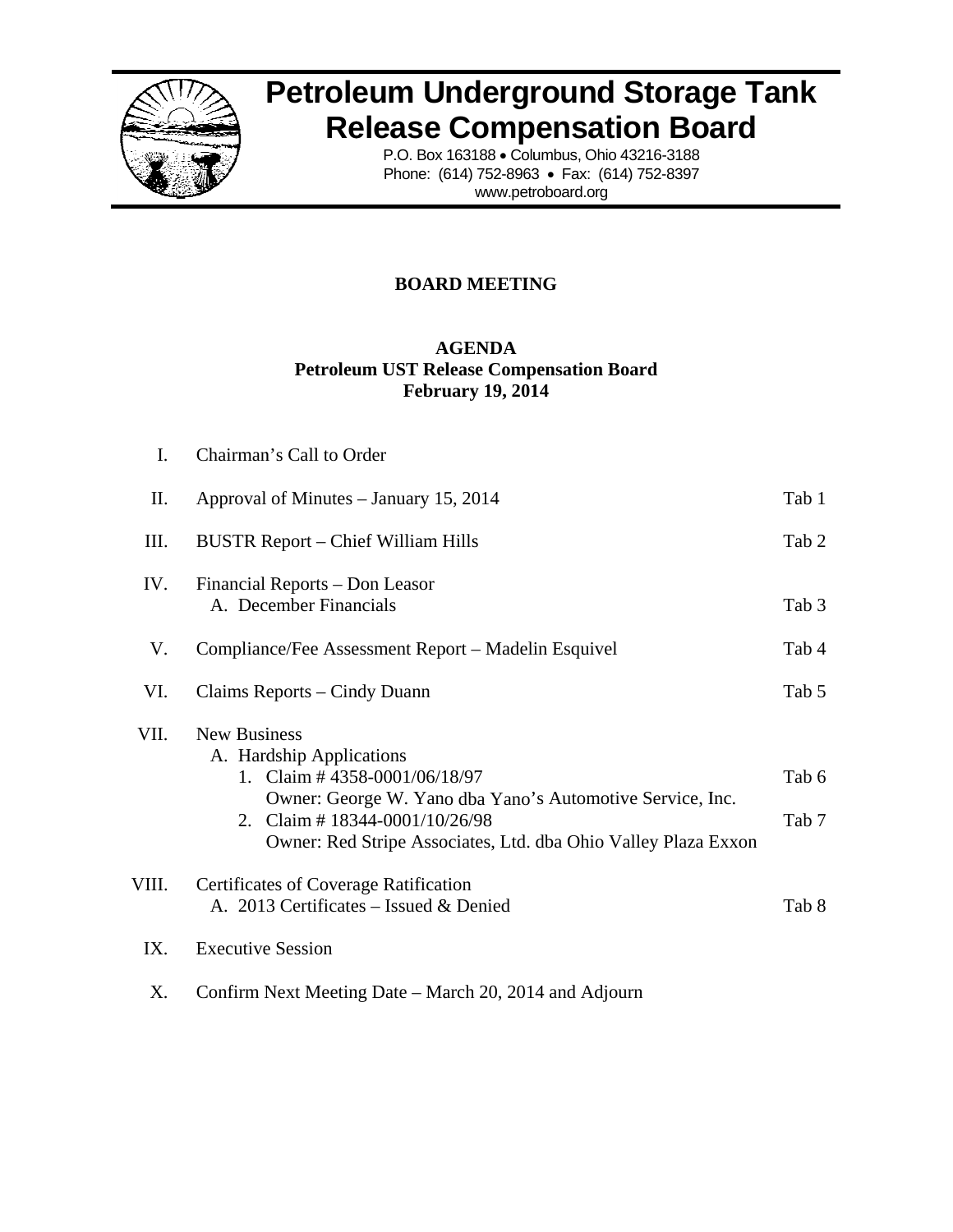# Memorandum

**To:** Petroleum Underground Storage Tank Release Compensation Board **From:** Chief William Hills, BUSTR **Re: BUSTR Report** 

**Date:** February 12, 2014

**PERSONNEL –** Two temporary service employees have been assigned to BUSTR for the remainder of the fiscal year to assist with scanning and indexing of completed files.

**ADMINISTRATION –** The BUSTR Revolving Loan Fund Program administrative rule (OAC 1301:7-9-20) that enables Political Subdivisions to address the removal of Underground Storage Tanks has an effective date of February 1, 2014. BUSTR is working with Commerce Fiscal on the application form, screening criteria and loan agreement used for this program. The application process is to begin in the spring of 2014 with the funds to be distributed after July 1, 2014.

BUSTR was awarded \$98,000 in additional FY14 LUST grant dollars to be used for performing responsible party searches at petroleum UST release properties. Five vendors have accepted the counter offer made by Commerce Fiscal. Packages containing the BUSTR public records for each responsible party search are to be distributed to the vendors on February 12, 2014.

**TRAINING AND STAFF DEVELOPMENT –** BUSTR has scheduled through the Ohio Fire Academy an UST installer course for February 10-14, 2014 and an UST inspector course for March 3-7, 2014. For individuals meeting the prerequisites, this training is offered to those that are interested in becoming BUSTR program certified installers and inspectors. This also includes those that are part of a fire department that has delegation of authority from the State Fire Marshal to perform UST inspections.

The State Fire Marshal/BUSTR has agreed to sponsor the U.S. EPA Region 5 (consisting of six states) "Underground Storage Tank Installer" seminar. The training is scheduled for March 25-26, 2014 at the State Fire Academy. BUSTR staff will have the opportunity to participate in these training sessions and seminar.

**TRAINING TO STAKEHOLDERS** – None scheduled at this time.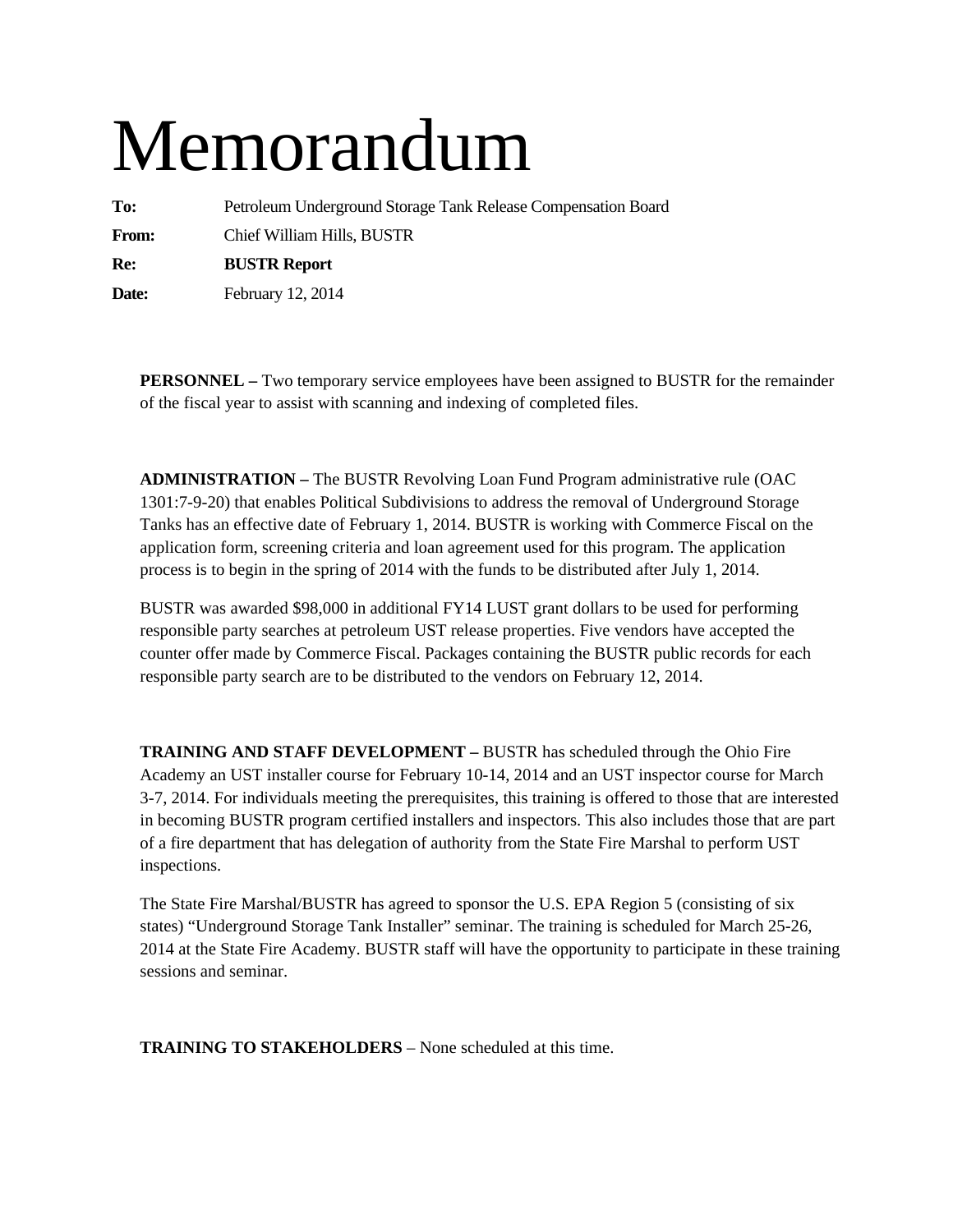## **ACTIVITY –**

#### **OTTER Database Upgrade Project**

OTTER went live with on August 5, 2013. Ventech and IT Commerce continue to correct minor issues as part of the contract.

## **Click Scheduling**

The "Click Scheduling" process also went live on August 5, 2013. There have only been a few minor issues that are being handled in-house.

## **STATISTICS and/or COMMENTS**

#### **Release Prevention**

#### **UST Operation Compliance Inspections**

The current 3 year inspection cycle ends June 30, 2016. For the week ending **February 8, 2014 79** new inspections were performed for a total of **2,127** inspections.

#### **Corrective Action**

## **No Further Action Letters (NFA)** The current grant cycle ends September 30, 2014. For the week ending **February 8, 2014 5** NFA's were generated, for a total of **211** NFA's

To - date target projection of total NFA's is **218** 

| Statistic                       | Count as of 2/10/2014 |
|---------------------------------|-----------------------|
| Number of Registered Tanks      | 22,007                |
| Number of Owners of Registered  |                       |
| Facilities                      | 3,733                 |
| Number of Registered Facilities | 7,515                 |
| Number of Active Releases       | 2,532                 |
| Number of Active Closures       | 1,119                 |
| Number of Program No Further    |                       |
| Actions                         | 27,894                |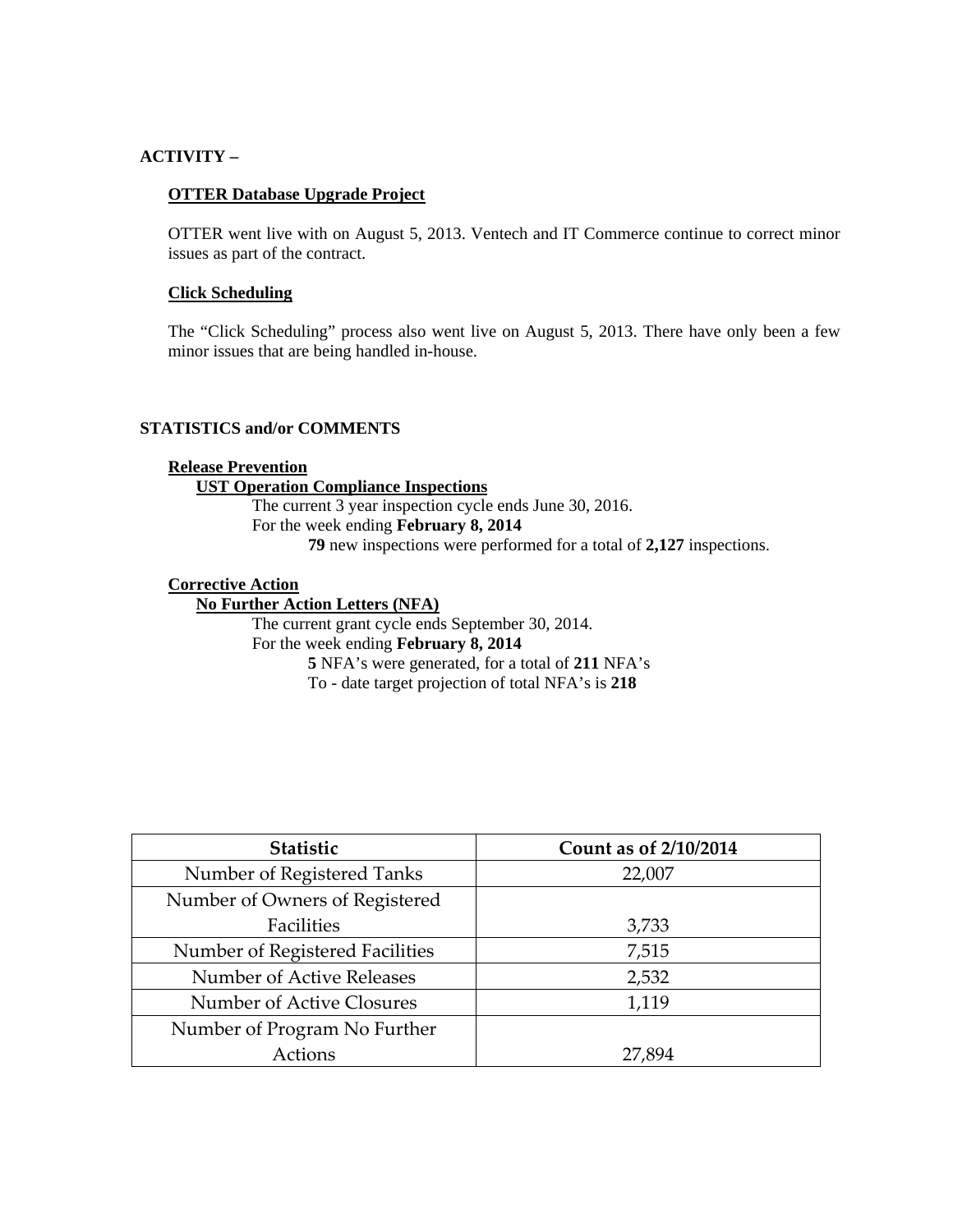#### *MONTHLY INCOME FIGURES AS OF DECEMBER 31, 2013 (CASH BASIS)*

**Fiscal 2014**

| Fiscal 2014                         |               |             |            |            |            |                 |                  | % Of          | FY 2014       |
|-------------------------------------|---------------|-------------|------------|------------|------------|-----------------|------------------|---------------|---------------|
|                                     | July          | August      | September  | October    | November   | <b>December</b> | <b>Total YTD</b> | <b>Budget</b> | <b>Budget</b> |
| <b>Tank Revenue</b>                 |               |             |            |            |            |                 |                  |               |               |
| In house collections *              | 12,949,448.00 | 387,201.86  | 93,612.00  | 95,313.00  | 39,890.00  | 42,720.00       | 13,608,184.86    |               |               |
| AG collections                      | 25,119.99     | 23,615.25   | 25,470.40  | 15,174.70  | 12,447.25  | 40,132.80       | 141,960.39       |               |               |
| Collection costs paid by owner      | (4, 428.47)   | (1,282.73)  | (1,770.40) | (1,649.49) | (540.00)   | (8,340.45)      | (18,011.54)      |               |               |
| <b>Total Tank Revenue</b>           | 12,970,139.52 | 409,534.38  | 117,312.00 | 108,838.21 | 51,797.25  | 74,512.35       | 13,732,133.71    | 98.09%        | 14,000,000    |
| Interest Income                     |               |             |            |            |            |                 |                  |               |               |
| Interest Earned **                  | 1,825.02      | 1,760.42    | 1,653.15   | 1,736.91   | 1,702.91   | 1,578.95        | 10,257.36        | 40.07%        | 25,600        |
| Unearned Gain/(Loss) on Investments | 7,220.00      | (3,300.00)  | 10,450.00  | 6,660.00   | 2,510.00   | (6,060.00)      | 17,480.00        |               |               |
| Total Interest Income **            | 9,045.02      | (1,539.58)  | 12,103.15  | 8,396.91   | 4,212.91   | (4,481.05)      | 27,737.36        |               |               |
| Miscellaneous Income                | 0.00          | 2.85        | 0.12       | 118.69     | 3.47       | 9.86            | 134.99           | 13.50%        | 1,000         |
|                                     |               |             |            |            |            |                 |                  |               |               |
| <b>Total Income</b>                 | 12,979,184.54 | 407,997.65  | 129,415.27 | 117,353.81 | 56,013.63  | 70,041.16       | 13,760,006.06    | 98.10%        | 14,026,600    |
| Claims Expense                      | 156,272.36    | 614,569.87  | 533,260.56 | 446,960.96 | 508,426.42 | 772,840.38      | 3,032,330.55     | 33.69%        | 9,000,000     |
| <b>Operating Expenses</b>           |               |             |            |            |            |                 |                  |               |               |
| Salaries                            | 98,185.95     | 95,057.31   | 93,069.03  | 100,172.15 | 93,246.82  | 96,633.46       | 576,364.72       | 46.74%        | 1,233,200     |
| Temp Services *                     | 0.00          | 2,062.78    | 1,496.80   | 0.00       | 0.00       | 0.00            | 3,559.58         | 23.73%        | 15,000        |
| Rent                                | 9,035.21      | 9,035.21    | 9,035.21   | 9,035.21   | 9,035.21   | 9,035.21        | 54,211.26        | 49.96%        | 108,500       |
| <b>Office Supplies</b>              | 1,149.17      | 690.57      | 962.03     | 683.24     | 870.63     | 2,857.61        | 7,213.25         | 45.08%        | 16,000        |
| Printing & Copying *                | 777.23        | 460.39      | 328.39     | 684.73     | 192.52     | 1,542.26        | 3,985.52         | 26.57%        | 15,000        |
| Staff Development                   | 0.00          | 0.00        | 0.00       | 0.00       | 0.00       | 0.00            | 0.00             | 0.00%         | 2,000         |
| Advertising                         | 0.00          | 0.00        | 0.00       | 0.00       | 0.00       | 0.00            | 0.00             | 0.00%         | 2,000         |
| Legal & Professional                |               |             |            |            |            |                 |                  |               |               |
| L&P services                        | 1,806.41      | 12,285.63   | 550.22     | 17,275.63  | 25,724.95  | 15,449.22       | 73,092.06        |               |               |
| Collection costs                    | 2,339.98      | 3,057.91    | 21,736.05  | 4,544.74   | 4,654.61   | 3,925.09        | 40,258.38        |               |               |
| Collection costs paid by owner      | (4, 428.47)   | (1, 282.73) | (1,770.40) | (1,649.49) | (540.00)   | (8,340.45)      | (18,011.54)      |               |               |
| Total L & P Expense                 | (282.08)      | 14,060.81   | 20,515.87  | 20,170.88  | 29,839.56  | 11,033.86       | 95,338.90        | 31.78%        | 300,000       |
| Travel                              | 138.00        | 0.00        | 521.20     | (327.60)   | 677.04     | 313.20          | 1,321.84         | 26.44%        | 5,000         |
| <b>Employee Expenses</b>            | 1,460.00      | 1,725.00    | 1,748.63   | 1,725.00   | 1,725.00   | 1,631.64        | 10,015.27        | 47.02%        | 21,300        |
| Telephone                           | 966.62        | 981.74      | 540.06     | 1,412.51   | 539.90     | 962.58          | 5,403.41         | 49.12%        | 11,000        |
| Postage *                           | 16,899.86     | 187.98      | 129.00     | 3,096.12   | 231.40     | 180.60          | 20,724.96        | 69.08%        | 30,000        |
| Depreciation                        | 1,958.37      | 1,980.87    | 1,969.62   | 1,969.62   | 1,969.62   | 1,945.41        | 11,793.51        | 40.67%        | 29,000        |
| <b>Total Operating Expenses</b>     | 130,288.33    | 126,242.66  | 130,315.84 | 138,621.86 | 138,327.70 | 126,135.83      | 789,932.22       | 44.18%        | 1,788,000     |
|                                     |               |             |            |            |            |                 |                  |               |               |
| Net Income (Cash method)            |               |             |            |            |            |                 | 9,937,743.29     |               |               |

\* Extremely cylical; occurs mainly during and as a result of the fee assessment period.

\*\* Includes linked deposit interest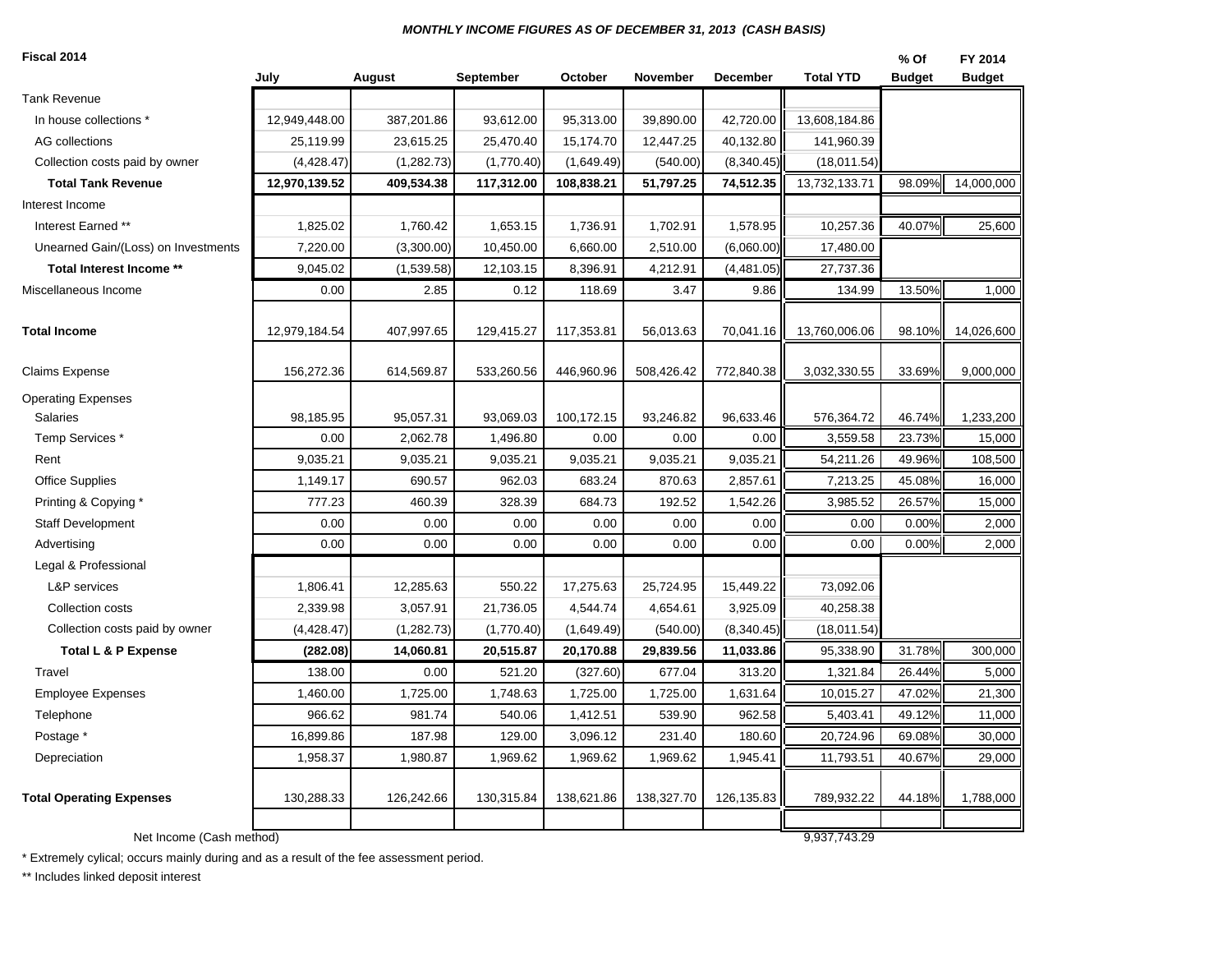## *Petroleum UST Release Compensation Board*  **Balance Sheet As of 12/31/2013**

| <b>Assets</b>                                                                                                                                                                                                                                                                                                                                                                                                                                                         |                                                                                                                                                   |                            |  |
|-----------------------------------------------------------------------------------------------------------------------------------------------------------------------------------------------------------------------------------------------------------------------------------------------------------------------------------------------------------------------------------------------------------------------------------------------------------------------|---------------------------------------------------------------------------------------------------------------------------------------------------|----------------------------|--|
| <b>Current Assets</b><br>108 State Cash Balance<br>112 Debt Service Fund<br>114 Treasury Notes<br>138 Unclaimed Monies Trust Account<br>140 Investments - Obligated<br>141 Reinvested Interest - Obligated<br>142 Investments - Unobligated<br>143 Reinvested Interest-Unobligated<br><b>Total Current Assets</b><br><b>Fixed Assets</b><br>160 Fixed Asset-Furniture<br>165 Fixed Asset-Data Processing<br>169 Accumulated Depreciation<br><b>Total Fixed Assets</b> | 59,348.00<br>0.00<br>5,999,971.50<br>17,772.57<br>5,945,637.43<br>897.70<br>12,871,948.57<br>1,580.52<br>98,899.96<br>837,226.85<br>(893, 472.47) | 24,897,156.29<br>42,654.34 |  |
| <b>Total Assets</b>                                                                                                                                                                                                                                                                                                                                                                                                                                                   |                                                                                                                                                   | \$24,939,810.63            |  |
|                                                                                                                                                                                                                                                                                                                                                                                                                                                                       |                                                                                                                                                   |                            |  |
| <b>Liabilities</b>                                                                                                                                                                                                                                                                                                                                                                                                                                                    |                                                                                                                                                   |                            |  |
| <b>Current Liabilities</b>                                                                                                                                                                                                                                                                                                                                                                                                                                            |                                                                                                                                                   |                            |  |
| <b>Total Current Liabilities</b>                                                                                                                                                                                                                                                                                                                                                                                                                                      |                                                                                                                                                   | 0.00                       |  |
| <b>Long Term Liabilities</b><br><b>Total Long Term Liabilities</b><br><b>Total Liabilities</b>                                                                                                                                                                                                                                                                                                                                                                        |                                                                                                                                                   | 0.00<br>\$0.00             |  |
| <b>Equity</b>                                                                                                                                                                                                                                                                                                                                                                                                                                                         |                                                                                                                                                   |                            |  |
| <b>Equity Accounts</b><br>283 Retained Earnings (Deficiency)<br>Current Year Income (Loss)                                                                                                                                                                                                                                                                                                                                                                            | 12,410,857.97<br>12,528,952.66                                                                                                                    |                            |  |
| <b>Total Equity</b>                                                                                                                                                                                                                                                                                                                                                                                                                                                   |                                                                                                                                                   | 24,939,810.63              |  |
| <b>Total Liabilities and Equity</b>                                                                                                                                                                                                                                                                                                                                                                                                                                   |                                                                                                                                                   | \$24,939,810.63            |  |

Г

Г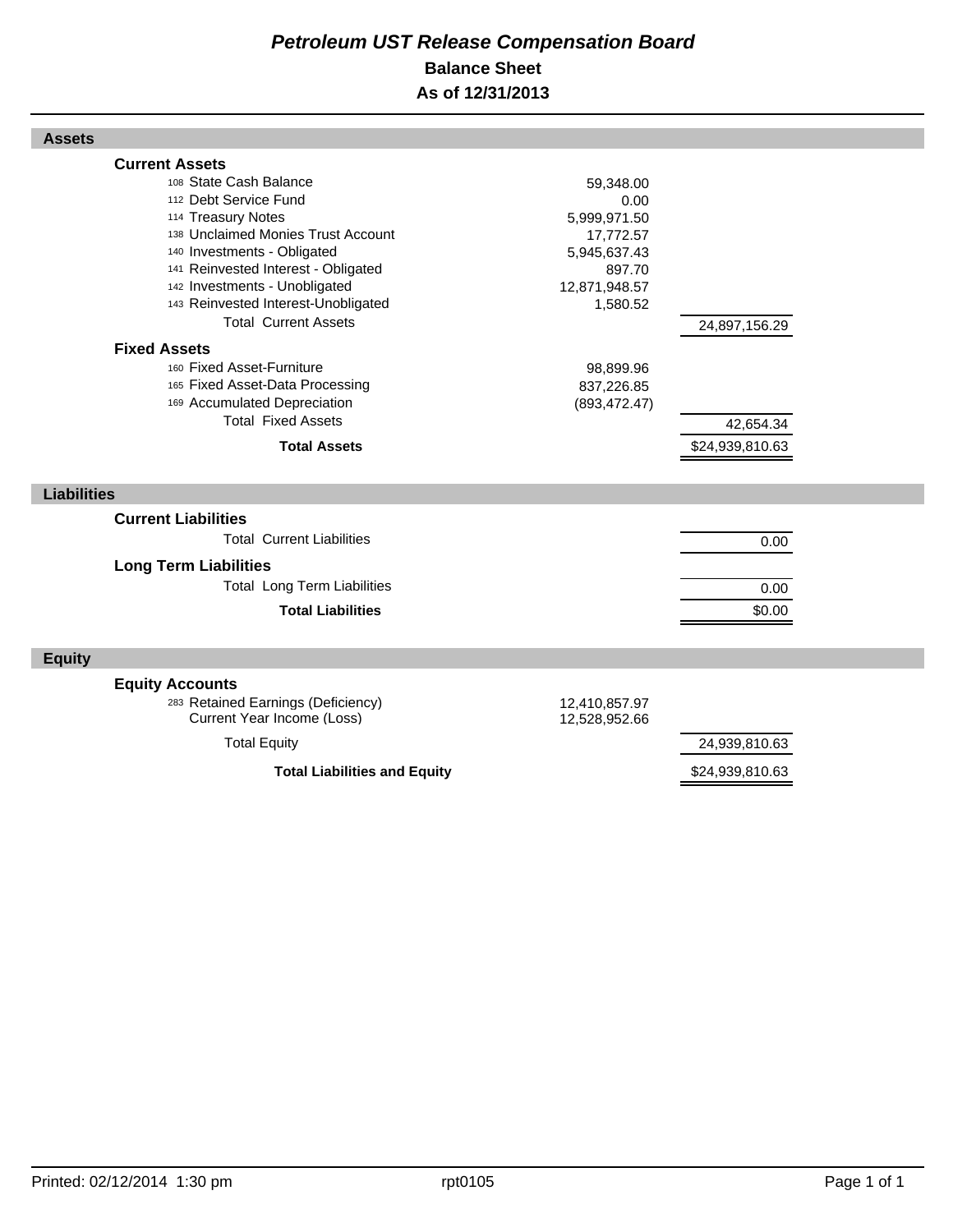## *Petroleum UST Release Compensation Board*  **Income Statement For the Month Ended 12/31/2013**

| <b>Operating Income</b>              |                 | <b>Year To Date</b> |
|--------------------------------------|-----------------|---------------------|
| <b>Tank Fees</b><br>301              | 74,512.35       | 15,439,239.24       |
| Investment Income<br>303             | (4,481.05)      | 27,660.69           |
| <b>Total Operating Income</b>        | 70,031.30       | 15,466,899.93       |
| <b>Operating Expenses</b>            |                 |                     |
| Claims Paid<br>350                   | 772,840.38      | 2,400,355.98        |
| <b>Total Operating Expenses</b>      | 772,840.38      | 2,400,355.98        |
| <b>Administrative Expenses</b>       |                 |                     |
| <b>Salaries</b><br>621               | 87.500.00       | 388,395.14          |
| <b>Temporary Services</b><br>626     | 0.00            | 3,559.58            |
| Rent<br>634                          | 9,035.21        | 54,211.26           |
| <b>Office Supplies</b><br>638        | 2,857.61        | 6,475.67            |
| Printing & Copying<br>639            | 1,542.26        | 3,781.25            |
| Legal & Professional<br>668          | 11,033.86       | 49,548.07           |
| <b>Depreciation Expense</b><br>669   | 1,945.41        | 11,793.51           |
| Travel<br>672                        | 313.20          | 1,183.84            |
| <b>Employee Expenses</b><br>675      | 1,631.64        | 10,015.27           |
| Telephone<br>680                     | 962.58          | 4,925.23            |
| Postage<br>681                       | 180.60          | 3,896.05            |
| <b>Total Administrative Expenses</b> | 117,002.37      | 537,784.87          |
| <b>Other Income</b>                  |                 |                     |
| Miscellaneous Income<br>701          | 9.86            | 134.99              |
| Link Interest Income<br>705          | 0.00            | 58.59               |
| <b>Total Other Income</b>            | 9.86            | 193.58              |
| Net Income (Loss)                    | (\$819, 801.59) | \$12,528,952.66     |
|                                      |                 |                     |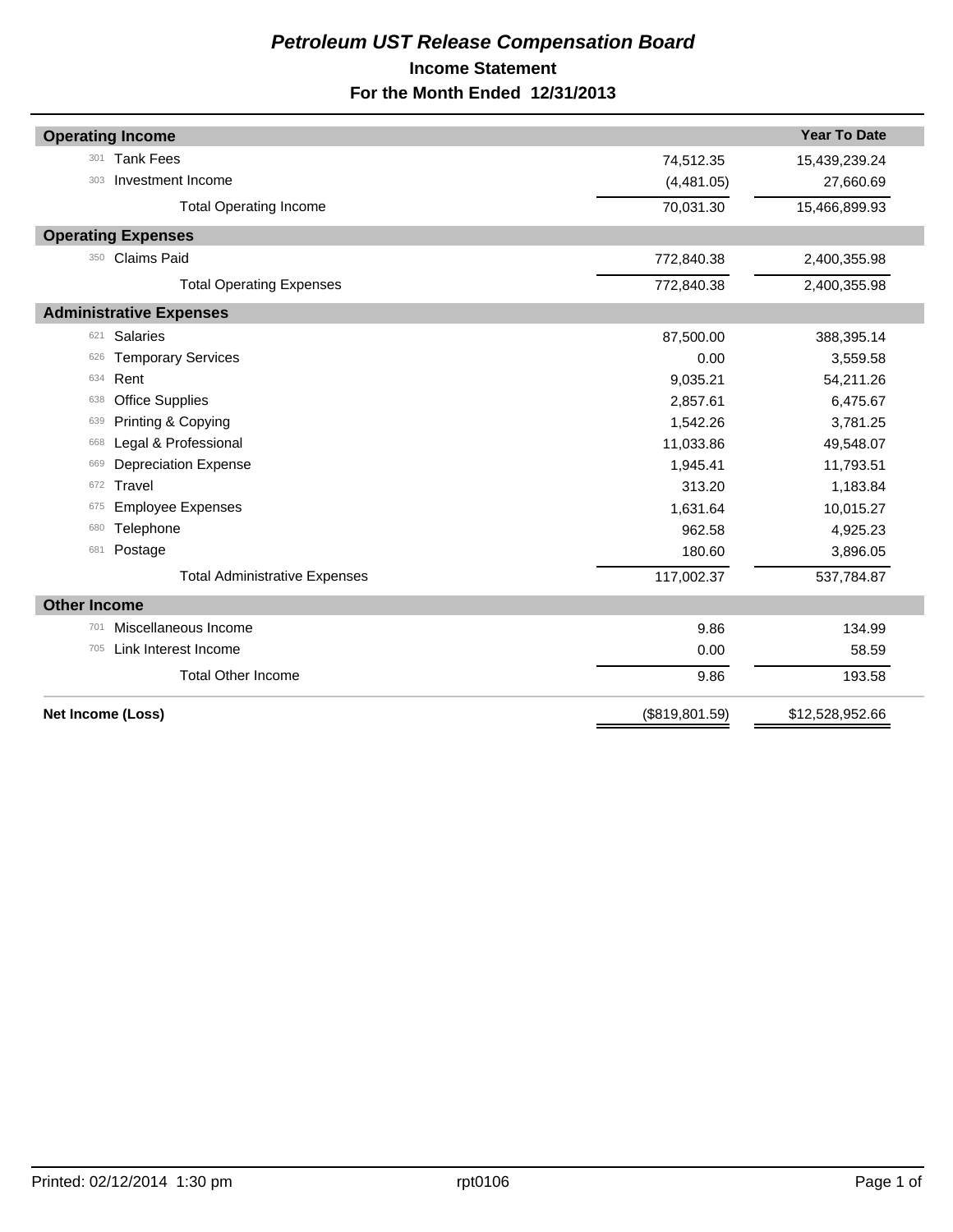## **Trial Balance** *Petroleum UST Release Compensation Board*  **Transaction Dates 12/01/2013 to 12/31/2013**

| Account | Account                               | <b>Beginning Balance</b> | Transaction   | <b>Ending Balance</b> |
|---------|---------------------------------------|--------------------------|---------------|-----------------------|
| 108     | <b>State Cash Balance</b>             | 101,272.21               | (41, 924.21)  | 59,348.00             |
| 114     | <b>Treasury Notes</b>                 | 6,004,751.69             | (4,780.19)    | 5,999,971.50          |
| 138     | <b>Unclaimed Monies Trust Account</b> | 17,772.30                | 0.27          | 17,772.57             |
| 140     | Investments - Obligated               | 6,718,422.31             | (772, 784.88) | 5,945,637.43          |
| 141     | Reinvested Interest - Obligated       | 797.93                   | 99.77         | 897.70                |
| 142     | Investments - Unobligated             | 12,871,948.57            | 0.00          | 12,871,948.57         |
| 143     | Reinvested Interest-Unobligated       | 1,381.42                 | 199.10        | 1,580.52              |
| 160     | <b>Fixed Asset-Furniture</b>          | 98,899.96                | 0.00          | 98,899.96             |
| 165     | <b>Fixed Asset-Data Processing</b>    | 835,892.89               | 1,333.96      | 837,226.85            |
| 169     | <b>Accumulated Depreciation</b>       | (891, 527.06)            | (1,945.41)    | (893, 472.47)         |
| 283     | Retained Earnings (Deficiency)        | (12, 410, 857.97)        | 0.00          | (12, 410, 857.97)     |
| 301     | <b>Tank Fees</b>                      | (15,364,726.89)          | (74, 512.35)  | (15, 439, 239.24)     |
| 303     | Investment Income                     | (32, 141.74)             | 4,481.05      | (27,660.69)           |
| 350     | Claims Paid                           | 1,627,515.60             | 772,840.38    | 2,400,355.98          |
| 621     | <b>Salaries</b>                       | 300,895.14               | 87,500.00     | 388,395.14            |
| 626     | <b>Temporary Services</b>             | 3,559.58                 | 0.00          | 3,559.58              |
| 634     | Rent                                  | 45,176.05                | 9,035.21      | 54,211.26             |
| 638     | <b>Office Supplies</b>                | 3,618.06                 | 2,857.61      | 6,475.67              |
| 639     | Printing & Copying                    | 2,238.99                 | 1,542.26      | 3,781.25              |
| 668     | Legal & Professional                  | 38,514.21                | 11,033.86     | 49,548.07             |
| 669     | <b>Depreciation Expense</b>           | 9.848.10                 | 1,945.41      | 11,793.51             |
| 672     | Travel                                | 870.64                   | 313.20        | 1,183.84              |
| 675     | <b>Employee Expenses</b>              | 8,383.63                 | 1,631.64      | 10,015.27             |
| 680     | Telephone                             | 3,962.65                 | 962.58        | 4,925.23              |
| 681     | Postage                               | 3,715.45                 | 180.60        | 3,896.05              |
| 701     | Miscellaneous Income                  | (125.13)                 | (9.86)        | (134.99)              |
| 705     | Link Interest Income                  | (58.59)                  | 0.00          | (58.59)               |
|         |                                       | 0.00                     | 0.00          | 0.00                  |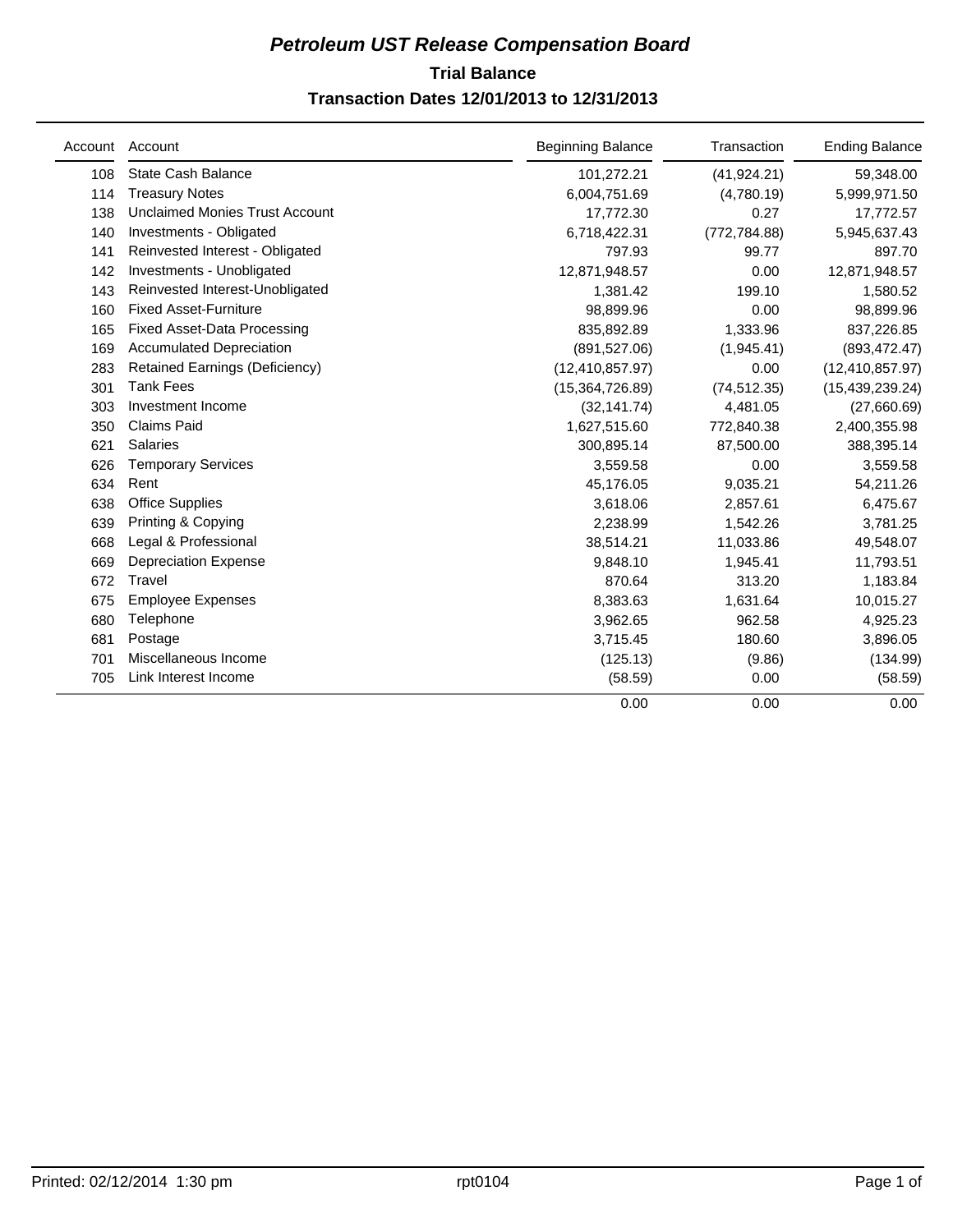#### **PETROLEUM UST RELEASE COMPENSATION BOARD PROGRAM YEAR 2013 COMPLIANCE / FEE ASSESSMENT REPORTAS OF JANUARY 31, 2014**

|                                                      | <b>PY 2013</b><br>As of 1/31/2014 | PY 2013<br>As of 12/31/2013 | <b>Increase from</b><br><b>Jan. Meeting</b>    | PY 2012<br>$(7/1/12 - 6/30/13)$ | <b>PY 2011</b><br>$(7/1/11 - 6/30/12)$                   | <b>PY 2010</b><br>$(7/1/10 - 6/30/11)$ | <b>PY 2009</b><br>$(7/1/09 - 6/30/10)$ | <b>Percent of</b><br>PY 2013/PY 2012 |
|------------------------------------------------------|-----------------------------------|-----------------------------|------------------------------------------------|---------------------------------|----------------------------------------------------------|----------------------------------------|----------------------------------------|--------------------------------------|
| <b>Refunds</b>                                       |                                   |                             |                                                |                                 |                                                          |                                        |                                        |                                      |
| Amount of Refunds Paid                               | \$69,115 (a)                      | \$53,425                    | \$15,690                                       | \$273,165                       | \$387,524 (a)                                            | \$214,842                              | \$106,391                              | 25%                                  |
| Number of Refunds Paid                               | 129                               | 103                         | 26                                             | 636                             | 525                                                      | 423                                    | 225                                    | 20%                                  |
| Number of Owners Paid Refunds                        | 68                                | 55                          | 13                                             | 220                             | 226                                                      | 205                                    | 131                                    | 31%                                  |
| Number of Pending Refunds                            | 3,005                             | 2,943                       | 62                                             |                                 |                                                          |                                        |                                        |                                      |
| Amount of Pending Refunds                            | \$1,391,287                       | \$1,388,996                 | \$2,291                                        |                                 |                                                          |                                        |                                        |                                      |
| <b>Collections</b>                                   |                                   |                             |                                                |                                 |                                                          |                                        |                                        |                                      |
| Amount of Refunds Used to Offset Outstanding Fees    | \$78,625                          | \$78,025                    | \$600                                          | \$51,194                        | \$68,517                                                 | \$48,700                               | \$33,950                               | 154%                                 |
| Amount Collected by Attorney General/Special Counsel | \$164,449                         | \$141,960                   | \$22,489                                       | \$384,008                       | \$448,231                                                | \$371,668 (b)                          | \$370,397 (b)                          | 43%                                  |
| <b>Collection Costs</b>                              | \$44,972                          | \$40,258                    | \$4,714                                        | \$115,310                       | \$142,714                                                |                                        |                                        |                                      |
| Amount Collected by AG/SC, Less Collection Costs     | \$119,477                         | \$101,702                   | \$17,775                                       | \$268,698                       | \$305,517                                                |                                        |                                        |                                      |
| Number of Accounts Certified to the AG's office      | 272                               | 79                          | 193                                            | 604                             | 687                                                      | 592                                    | 513                                    | 45%                                  |
| Number of Owners Certified to the AG's office        | 179                               | 23                          | 156                                            | 226                             | 250                                                      | 240                                    | 233                                    | 79%                                  |
| Amount Certified to the AG's office                  | \$1,154,822                       | \$127,880                   | \$1,026,942                                    | \$1,939,685                     | \$1,687,168                                              | \$1,820,115                            | \$1,555,520                            | 60%                                  |
| <b>Appeals</b>                                       |                                   |                             |                                                |                                 |                                                          |                                        |                                        |                                      |
| Orders Pursuant to Law                               | $6*$                              |                             |                                                |                                 | *Current: 5 under review; 1 settlement agreement pending |                                        |                                        |                                      |
| Determination to Deny a Certificate of Coverage      | $2**$                             |                             | **Current: 1 under review; 1 hearing scheduled |                                 |                                                          |                                        |                                        |                                      |
| <b>Ability to Pay Applications</b>                   |                                   |                             |                                                |                                 |                                                          |                                        |                                        |                                      |
| Ability to Pay Applications Pending Review           | 4                                 |                             |                                                |                                 |                                                          |                                        |                                        |                                      |
| COC Applications (As of 2/11/14)                     |                                   |                             |                                                |                                 |                                                          |                                        |                                        |                                      |
| COC Application/Fee Statements Sent - annual mailing | 3,477                             |                             |                                                | 3,538                           | 3,595                                                    | 3,674                                  | 3,694                                  | 98%                                  |
| # of Owners Issued COC                               | 3,115                             | 3,085                       |                                                | 3,243                           | 3,254                                                    | 3,258                                  | 3,264                                  | 96%                                  |
| # of Owners w/COCs In-Process                        | 187                               | 200                         |                                                | n/a                             | n/a                                                      | n/a                                    | n/a                                    |                                      |
| # of Owners w/Unresolved Pending Denials of COC      | 59                                | 62                          |                                                | 5                               | 3                                                        | $\overline{2}$                         | $\overline{2}$                         |                                      |
| # of Owners w/Unresolved Determinations Denying COC  | 55                                | 18                          |                                                | 154                             | 164                                                      | 207                                    | 241                                    |                                      |
| <b>Unclaimed Monies/Refunds Pending</b>              |                                   |                             |                                                |                                 |                                                          |                                        |                                        |                                      |
| Owners on Unclaimed Monies List (Uncashed Checks)    | 57                                |                             |                                                |                                 |                                                          |                                        |                                        |                                      |
| Amount of Unclaimed Monies (Uncashed Checks)         | \$39,045                          |                             |                                                |                                 |                                                          |                                        |                                        |                                      |
| Owners with Refunds Pending - More Info Requested    | 55                                |                             |                                                |                                 |                                                          |                                        |                                        |                                      |
| Amount of Refunds Pending with More Info Requested   | \$61,205                          |                             |                                                |                                 |                                                          |                                        |                                        |                                      |

**(a) Program year 2013 refund goal - \$250,000. PY 2013 as of 1/31/14: \$69,115 (28%). PY 2012 goal \$275,000. Total - \$273,165 (99%). PY 2011 goal - \$250,000. Total - \$387,524 (155%).** 

**(b) Amount includes AG and Special Counsel fees paid by Board**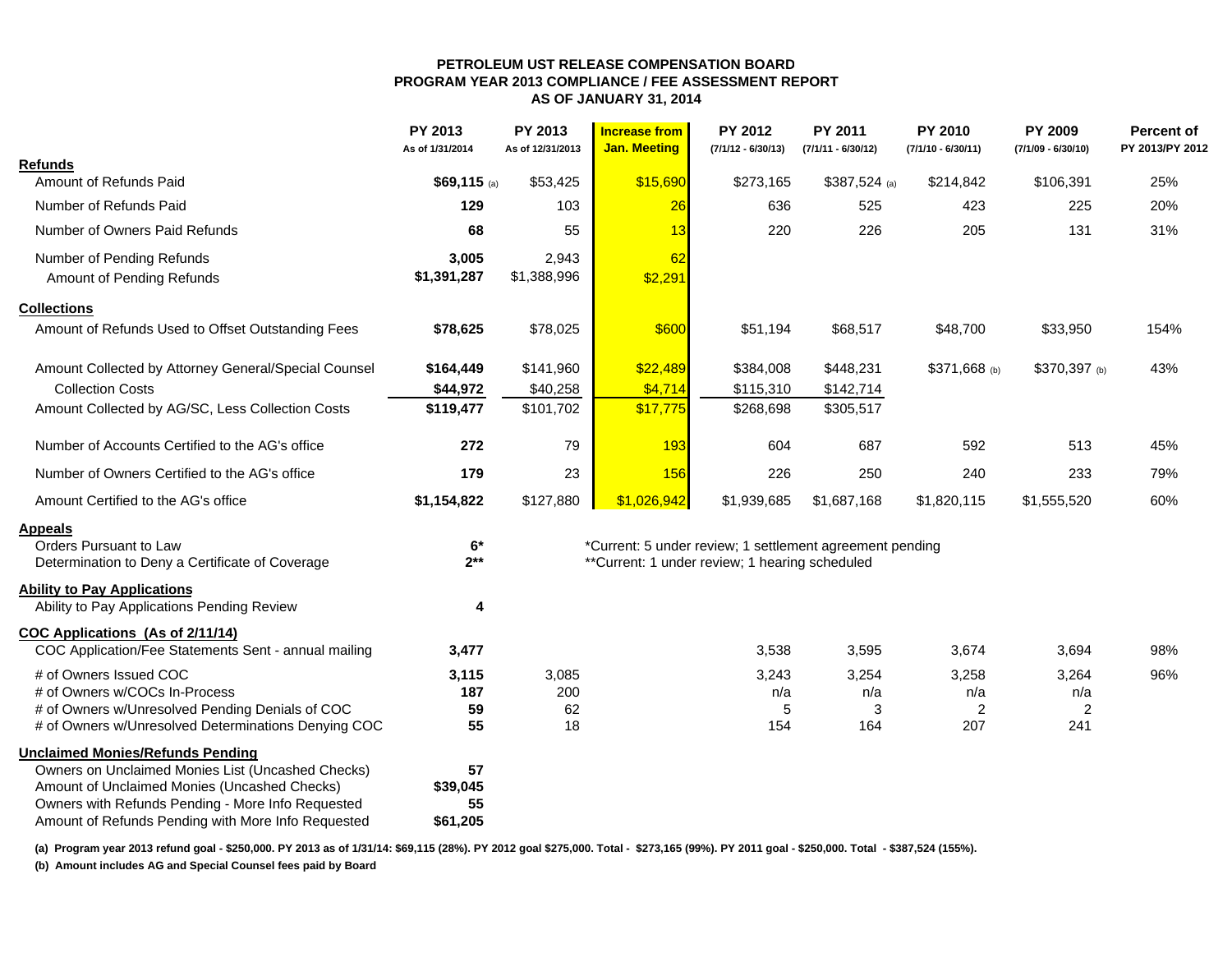## CLAIMS STATISTICS REPORT February 3, 2014

| <b>Total Number of all Sites</b>                                                                   | 2,922 |                 |
|----------------------------------------------------------------------------------------------------|-------|-----------------|
| Face Value of all Claims                                                                           |       | \$430,915,464   |
| <b>Total Deductible Used for Settled Claims</b>                                                    |       | (\$93,093,431)  |
| Deductible Remaining for Open Claims                                                               |       | (\$9,234,327)   |
| <b>Net Value</b>                                                                                   |       | \$328,587,707   |
| <b>Total Disallowed Costs</b>                                                                      |       | (\$77,538,117)  |
| <b>Total Payments &amp; Installments</b>                                                           |       | (\$220,629,279) |
| <b>Maximum Liability of Unpaid Claims</b>                                                          |       | \$30,420,311    |
| Total Average Gross Value per Closed Site                                                          |       | \$128,511       |
| Total Average Net Value per Closed Site                                                            |       | \$95,248        |
| <b>Total Average Payout per Closed Site (2,172 sites)</b>                                          |       | \$68,877        |
|                                                                                                    |       |                 |
| Costs for Sites Cleaned Up Exclusively Under BUSTR's 1999, 2005 and/or 2012 Corrective Action Rule |       |                 |
| Above the Deductible (155 sites):                                                                  |       |                 |
| Average clean-up costs per site:                                                                   |       | \$111,786       |
| Average claim payout per site:                                                                     |       | \$42,985        |
|                                                                                                    |       |                 |
| Above and Below the Deductible (326 sites):                                                        |       |                 |
| Average clean-up costs per site:                                                                   |       | \$68,133        |
| Average claim payout per site:                                                                     |       | \$20,438        |
|                                                                                                    |       |                 |
| Breakdown of all claim packages                                                                    |       |                 |
| <b>Work in Progress: Open Claims</b>                                                               |       |                 |
| Number of Claims with More Information Requested                                                   | 12    |                 |
| Number of Claims with More Information Received                                                    | 4     |                 |
| Number of Pending Reviewable Claims                                                                | 1,767 |                 |
|                                                                                                    |       |                 |
| <b>Total Open Claims</b>                                                                           |       | 1,783           |
| <b>Settled/Closed Claims</b>                                                                       |       |                 |
| <b>Number of Settled Claims</b>                                                                    | 4.941 |                 |
| <b>Number of Closed Claims</b>                                                                     | 8,007 |                 |
| Below Deductible/NFA closed without review/Revoked                                                 | 657   |                 |
| Number of Claims on Waiting List                                                                   | 129   |                 |
|                                                                                                    |       |                 |
| <b>Total Settled Claims</b>                                                                        |       | 13,734          |
| <b>Held Claims</b>                                                                                 |       |                 |
| Number of Claims with Appeals Outstanding                                                          | 22    |                 |
| Number of Claims Below the Deductible                                                              | 283   |                 |
|                                                                                                    |       |                 |
| <b>Total Held Claims</b>                                                                           |       | 305             |
| <b>Total Number of Claims</b>                                                                      |       | 15,822          |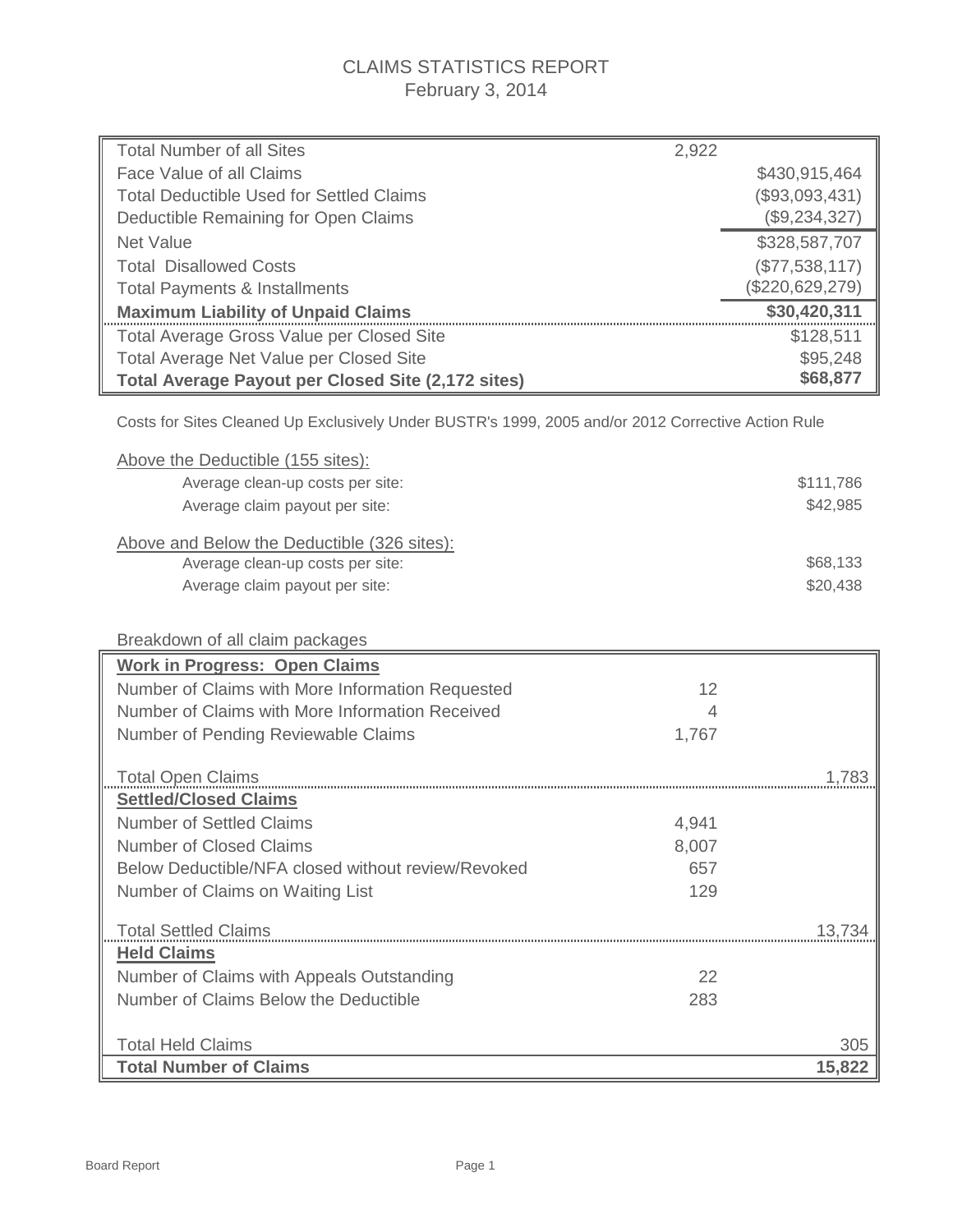#### **CLAIM SETTLEMENT SUMMARY**

| <b>YEAR</b>        | <b>CLAIMS REC'D</b>             | <b>SETTLED</b> | $RVK/BD-NFA1$           | <b>NET VALUE</b>  | <b>DISALLOWED</b> | SETTLEMENT                      |          | <b>PAYOUT</b>     |
|--------------------|---------------------------------|----------------|-------------------------|-------------------|-------------------|---------------------------------|----------|-------------------|
| 2004               | 743 (\$14.527M)                 | 685            | 47                      | \$14,072,003      | \$3,886,634       | \$10,166,903                    |          | 72.2%             |
| <b>AVG/MONTH</b>   | 62 (\$1.210M)                   | 61             |                         |                   |                   | <b>AVERAGE PAYOUT PER CLAIM</b> | \$       | 14,842            |
|                    |                                 |                |                         |                   |                   |                                 |          |                   |
| 2005               | 823 (\$13.235M)                 | 782            | 26                      | \$14,605,477      | \$4,377,921       | \$10,184,085                    |          | 69.7%             |
| <b>AVG/MONTH</b>   | 69 (\$1.103M)                   | 67             |                         |                   |                   | <b>AVERAGE PAYOUT PER CLAIM</b> | \$       | 13,023            |
| 2006               | 971 (\$12.874M)                 | 790            | 48                      | \$14,231,096      | \$4,708,846       | \$9,446,002                     |          | 66.4%             |
| <b>AVG/MONTH</b>   | 81 (\$1.073M)                   | 70             |                         |                   |                   | <b>AVERAGE PAYOUT PER CLAIM</b> | \$       | 11,957            |
|                    |                                 |                |                         |                   |                   |                                 |          |                   |
| 2007               | 916 (\$13.177M)                 | 738            | 65                      | \$11,727,341      | \$4,467,443       | \$7,259,898                     |          | 61.9%             |
| <b>AVG/MONTH</b>   | 76 (\$1.098M)                   | 67             |                         |                   |                   | <b>AVERAGE PAYOUT PER CLAIM</b> | \$       | 9,837             |
| 2008               | 867 (\$12.409M)                 | 752            | 52                      | \$11,602,241      | \$3,631,544       | \$8,191,840                     |          | 70.6%             |
| <b>AVG/MONTH</b>   | 72 (\$1.034M)                   | 67             |                         |                   |                   | <b>AVERAGE PAYOUT PER CLAIM</b> | \$       | 10,893            |
|                    | <b>CLAIMS REC'D</b>             | <b>SETTLED</b> | RVK/BD-NFA <sup>1</sup> | <b>FACE VALUE</b> | DISALLOWED        | DEDUCTIBLE USED                 |          | <b>SETTLEMENT</b> |
| 2009               | 799 (\$11.078 M)                | 723            | 38                      | \$14,606,030      | \$3,892,253       | \$3,081,606                     | \$       | 7,632,171         |
| <b>AVG/MONTH</b>   | 67 (\$0.923 M)                  | 63             |                         |                   |                   | <b>AVERAGE PAYOUT PER CLAIM</b> | \$       | 10,556            |
| <b>PERCENTAGES</b> |                                 |                |                         |                   | 26.6%             |                                 |          | 66.2%             |
| 2010               | 808 (\$11.406 M)                | 705            | 52                      | \$12,639,804      | \$3,001,516       | \$2,583,509                     | \$       | 7,054,779         |
| <b>AVG/MONTH</b>   | 67 (\$0.951 M)                  | 63             |                         |                   |                   | <b>AVERAGE PAYOUT PER CLAIM</b> | \$       | 10,007            |
| <b>PERCENTAGES</b> |                                 |                |                         |                   | 23.7%             |                                 |          | 70.2%             |
| 2011               | 794 (\$10.536 M)                | 725            | 94                      | \$13,320,431      | \$2,753,772       | \$3,537,439                     | \$       | 7,029,220         |
| <b>AVG/MONTH</b>   | 66 (\$0.878 M)                  | 68             |                         |                   |                   | <b>AVERAGE PAYOUT PER CLAIM</b> | \$       | 9,695             |
| <b>PERCENTAGES</b> |                                 |                |                         |                   | 20.7%             |                                 |          | 71.9%             |
| 2012               | 731 (\$10.055 M)                | 697<br>63      | 53                      | \$11,779,357      | \$2,408,971       | \$2,374,716                     | \$<br>\$ | 6,737,103         |
| <b>AVG/MONTH</b>   | 61                              |                |                         |                   |                   | <b>AVERAGE PAYOUT PER CLAIM</b> |          | 9,665.86          |
| <b>PERCENTAGES</b> |                                 |                |                         |                   | 20.5%             |                                 |          | 71.6%             |
| PROGRAM YEAR 2013  |                                 |                |                         |                   |                   |                                 |          |                   |
| <b>MONTH</b>       | <b>CLAIMS REC'D</b>             | <b>SETTLED</b> | $RVK/BD-NFA1$           | <b>FACE VALUE</b> | <b>DISALLOWED</b> | DEDUCTIBLE USED                 |          | <b>SETTLEMENT</b> |
| $Jul-13$           | 94 (\$1.677 M)                  | 62             | $\boldsymbol{0}$        | \$936,818         | \$125,991         | \$326,013                       |          | \$484,814         |
| Aug-13             | 100 (\$0.766 M)                 | 58             | $\boldsymbol{0}$        | \$727,356         | \$61,844          | \$96,452                        |          | \$569,060         |
| $Sep-13$           | 77 (\$0.808 M)                  | 55             | $\boldsymbol{0}$        | \$633,763         | \$157,359         | \$298,101                       |          | \$178,303         |
| $Oct-13$           | 75 (\$0.837 M)                  | 94             | 25                      | \$1,533,177       | \$280,187         | \$464,121                       |          | \$788,869         |
| $Nov-13$           | 71 (\$0.881 M)                  | 71             | $\boldsymbol{0}$        | \$941,021         | \$142,255         | \$127,037                       |          | \$671,729         |
| $Dec-13$           | 66 (\$1.172 M)                  | 49             | $\boldsymbol{0}$        | \$974,376         | \$237,622         | \$190,351                       |          | \$546,403         |
| $Jan-14$           | 90 (\$1.528 M)                  | 100            | $\theta$                | \$675,086         | \$180,110         | \$176,544                       |          | \$318,433         |
| Feb-14<br>$Mar-14$ |                                 |                |                         |                   |                   |                                 |          |                   |
| Apr-14             |                                 |                |                         |                   |                   |                                 |          |                   |
| May-14             |                                 |                |                         |                   |                   |                                 |          |                   |
| $Jun-14$           |                                 |                |                         |                   |                   |                                 |          |                   |
| <b>TOTAL</b>       | 572 (\$7.665 M)                 | 489            | 25                      | \$6,421,598       | \$1,185,369       | \$1,678,618                     |          | \$3,557,611       |
| <b>AVG/MONTH</b>   | 82                              | 73             |                         |                   |                   |                                 |          |                   |
| <b>PERCENTAGES</b> |                                 |                |                         |                   | 18.5%             |                                 |          | 75.0%             |
|                    | <b>AVERAGE PAYOUT PER CLAIM</b> |                |                         |                   |                   |                                 |          | \$7,275           |
|                    |                                 |                |                         |                   |                   |                                 |          |                   |

A Includes a settlement agreement in PY 2003 with a major oil company for 66 claims for \$663,775 (a payout percentage of 45.5%)

<sup>B</sup>Includes a settlement agreement in PY 2004 with a major oil company for 98 claims for \$1,100,000 (a payout percentage of 59.2%)

<sup>C</sup>Includes a settlement agreement in PY 2004 with a major oil company for 33 claims for \$417,500 (a payout percentage of 76.6%)

<sup>D</sup>Includes a settlement agreement in PY 2005 with a major oil company for 89 claims for \$912,000 (a payout percentage of 62.5%)

<sup>E</sup>Includes a settlement agreement in PY 2006 with a major oil company for 124 claims for \$1,832,000 (a payout percentage of 63.5%)

Fincludes a settlement agreement in PY 2008 with a major oil company for 136 claims for \$1,820,000 (a payout percentage of 60.8%)

GIncludes a settlement agreement in PY 2009 with a major oil company for 96 claims for \$1,215,000 (a payout percentage of 46.9%) <sup>1</sup>Eligibility revoked and/or Below Deductible claims with an NFA are not included in the claims payout statistics.

Board Report **Page 2**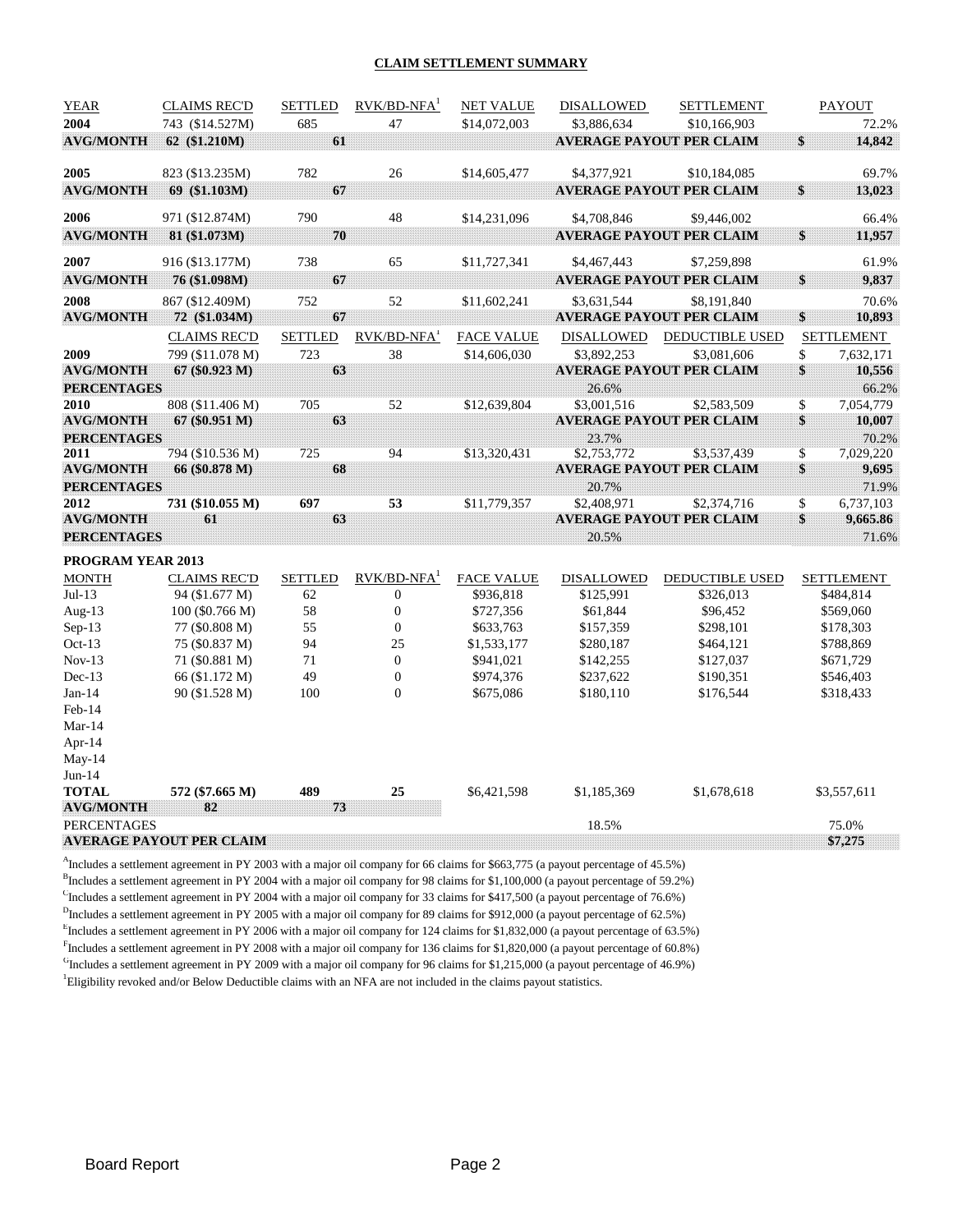## **ELIGIBILITY STATISTICS REPORT**

February 3, 2014

## **Breakdown of Applications**

| More Info Requested            |   |
|--------------------------------|---|
| In Review                      | 6 |
| <b>Total Open Applications</b> |   |

*Eligibility Determinations Under Appeal 3*

|                               | <b>REC'D</b>     | <b>APP'D</b>     | <b>DENIED</b>   | No Release           | 88             | 30.7% |
|-------------------------------|------------------|------------------|-----------------|----------------------|----------------|-------|
| <b>PY 2003</b>                | 78               | 66               | 42              | Late Filing          | 63             | 22.0% |
| Average/mo.                   | $\overline{7}$   | $\boldsymbol{9}$ |                 | No Valid COC         | 34             | 11.8% |
|                               |                  |                  |                 | Abandoned/Out of     |                |       |
|                               |                  |                  |                 | Compliance Tank      | 30             | 10.5% |
| <b>PY 2004</b>                | 72               | 79               | 48              | No CA Required       | 16             | 5.6%  |
| Average/mo.                   | 6                | 11               |                 | Pre-Fund Release     | 9              | 3.1%  |
|                               |                  |                  |                 | Incomplete App       | 9              | 3.1%  |
| <b>PY 2005</b>                | 96               | 71               | 34              | <b>Untimely Fees</b> | $\overline{4}$ | 1.4%  |
| Average/mo.                   | 8                | $\boldsymbol{9}$ |                 | No Fee Payment       | 3              | 1.0%  |
|                               |                  |                  |                 | No Response          | 3              | 1.0%  |
| <b>PY 2006</b>                | 109              | 69               | 34              | Other                | 28             | 9.8%  |
| Average/mo.                   | 9                | $\boldsymbol{9}$ |                 | <b>Total</b>         | 287            |       |
| <b>PY 2007</b>                | 108              | 71               | 29              |                      |                |       |
| Average/mo.                   | $\boldsymbol{9}$ | 8                |                 |                      |                |       |
|                               |                  |                  |                 |                      |                |       |
| <b>PY 2008</b>                | 96               | 63               | 30              |                      |                |       |
| Average/mo.                   | 8                | 8                |                 |                      |                |       |
| <b>PY 2009</b>                | 85               | 81               | 20              |                      |                |       |
| Average/mo.                   | $\overline{7}$   | 8                |                 |                      |                |       |
| <b>PY 2010</b>                | 38               | 48               | 18              |                      |                |       |
| Average/mo.                   | 3                |                  | 6               |                      |                |       |
|                               |                  |                  |                 |                      |                |       |
| <b>PY 2011</b>                | 63               | 45               | 15<br>5         |                      |                |       |
| Average/mo.<br><b>PY 2012</b> | $\sqrt{5}$<br>87 | 54               | $\overline{17}$ |                      |                |       |
|                               |                  |                  |                 |                      |                |       |
| Average/mo.                   | 7                |                  | 6               |                      |                |       |

|       |              |               | Denial Reasons PY 2003-2012 |     | $\frac{0}{0}$ |
|-------|--------------|---------------|-----------------------------|-----|---------------|
| REC'D | <b>APP'D</b> | <b>DENIED</b> | No Release                  | 88  | 30.7%         |
| 78    | 66           | 42            | Late Filing                 | 63  | 22.0%         |
| 7     | 9            |               | No Valid COC                | 34  | 11.8%         |
|       |              |               | Abandoned/Out of            |     |               |
|       |              |               | <b>Compliance Tank</b>      | 30  | 10.5%         |
| 72    | 79           | 48            | No CA Required              | 16  | 5.6%          |
| 6     | 11           |               | <b>Pre-Fund Release</b>     | 9   | 3.1%          |
|       |              |               | Incomplete App              | 9   | 3.1%          |
| 96    | 71           | 34            | <b>Untimely Fees</b>        | 4   | 1.4%          |
| 8     | 9            |               | No Fee Payment              | 3   | 1.0%          |
|       |              |               | No Response                 | 3   | 1.0%          |
| 109   | 69           | 34            | Other                       | 28  | 9.8%          |
| 9     | 9            |               | Total                       | 287 |               |

## **Program Year 2013**

|              | <b>REC'D</b> | <b>APP'D</b> | <b>DENIED</b> | <b>Denial Reasons PY 2013</b> |                |
|--------------|--------------|--------------|---------------|-------------------------------|----------------|
| $Jul-13$     | 6            | 16           |               | No Release                    | $\overline{c}$ |
| Aug- $13$    | 2            | 5            |               | Late Filing                   |                |
| $Sep-13$     |              | 0            |               | No Valid COC                  |                |
| $Oct-13$     |              | 5            | 2             | Abandoned / OOC               | $\overline{c}$ |
| $Nov-13$     | 8            | 10           |               | No CA Required                |                |
| $Dec-13$     | 8            | 2            |               | Pre-Fund Release              |                |
| $Jan-14$     | 2            |              |               | Incomplete App                |                |
| $Feb-14$     |              |              |               | <b>Untimely Fees</b>          |                |
| $Mar-14$     |              |              |               | No Fee Payment                |                |
| Apr- $14$    |              |              |               | No Response                   |                |
| $May-14$     |              |              |               | Other                         |                |
| $Jun-14$     |              |              |               | <b>Total</b>                  |                |
| <b>TOTAL</b> | 28           | 45           | 5             |                               |                |
| Average/mo.  |              |              |               |                               |                |

| IIDeniai Keasons-FY-ZU13 |   |
|--------------------------|---|
| No Release               | 2 |
| Late Filing              |   |
| No Valid COC             | 1 |
| Abandoned / OOC          | 2 |
| No CA Required           |   |
| Pre-Fund Release         |   |
| Incomplete App           |   |
| <b>Untimely Fees</b>     |   |
| No Fee Payment           |   |
| No Response              |   |
| <b>Other</b>             |   |
| ıtal                     |   |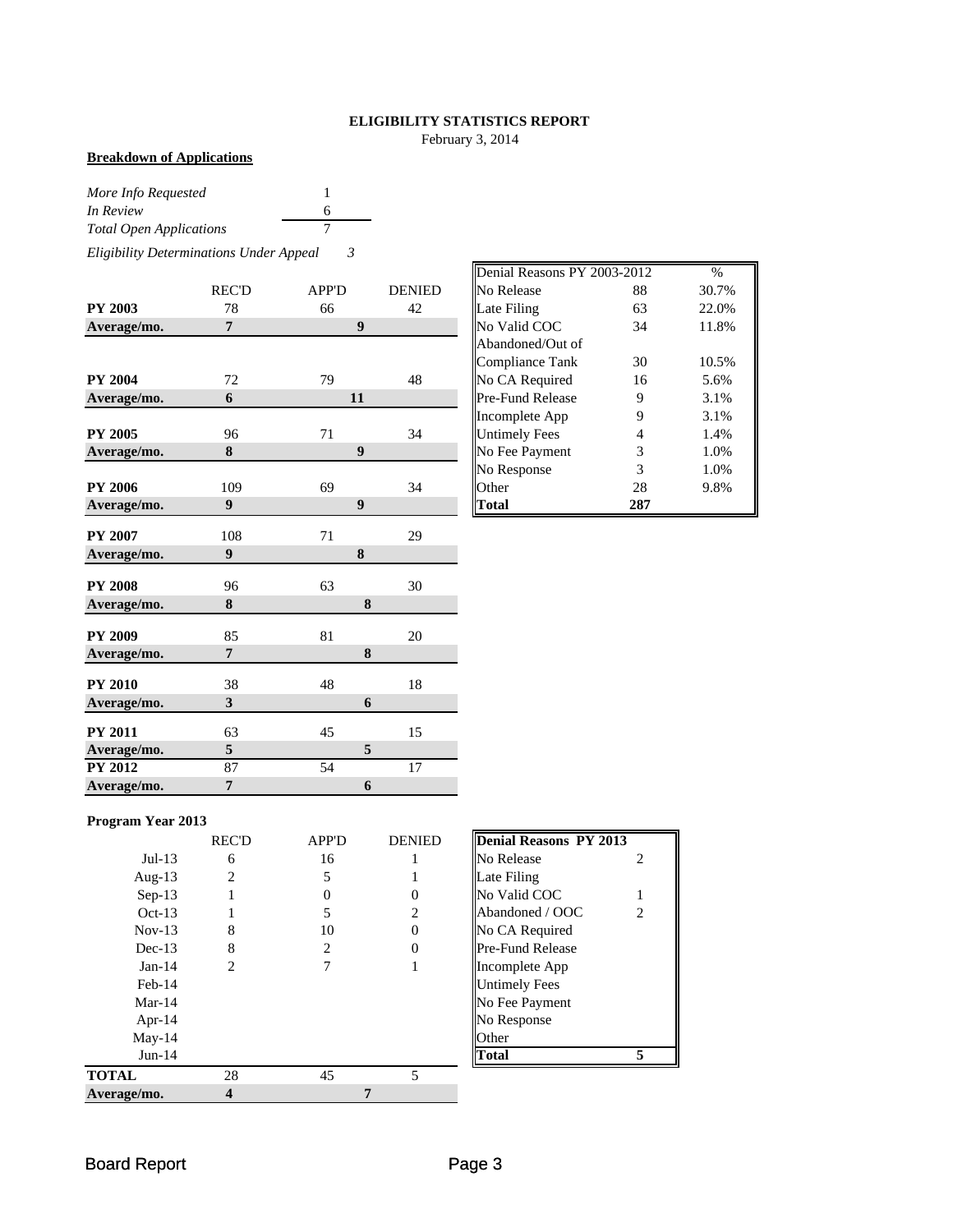## **COST PRE-APPROVAL STATISTICS REPORT**

February 3, 2014

## **Mandatory Cost Pre-Approvals**<br> **Mandatory Cost Pre-Approvals**

| Number Annual RAPs in Review                 |  |
|----------------------------------------------|--|
| Number Annual FPR in Review                  |  |
| All Other Mandatory Open Cost Pre-Approvals: |  |
| Total Open Mandatory Cost Pre-Approvals      |  |

Number in Review **2**

|                |              | <b>New RAPs</b> |              | <b>Annual RAP Cost</b><br><b>Pre-Approvals</b> | <b>Annual FPR</b><br><b>Cost Pre-</b><br><b>Approvals</b> |              | <b>Mandatory IRA</b> |              |               | Tier 3       | Monitoring/ | Calibration<br><b>Plan</b> |         | <b>Voluntary</b> |             | <b>TOTALS</b> |
|----------------|--------------|-----------------|--------------|------------------------------------------------|-----------------------------------------------------------|--------------|----------------------|--------------|---------------|--------------|-------------|----------------------------|---------|------------------|-------------|---------------|
|                | <b>REC'D</b> | DET'D           | <b>REC'D</b> | <b>DET'D</b>                                   | <b>REC'D</b>                                              | <b>DET'D</b> | <b>REC'D</b>         | DET'D        | <b>REC'DI</b> | <b>DET'D</b> |             | <b>REC'D DET'D</b>         | REC'D I |                  | DET'D REC'D | <b>DET'D</b>  |
| PY 2007        | 26           | 35              | 26           | 21                                             | 49                                                        | 49           | 12                   | 11           | 16            | 20           | 28          | 28                         | 44      | 39               | 201         | 203           |
| <b>PY 2008</b> | 33           | 25              | 49           | 45                                             | 52                                                        | 48           | 8                    | 12           | 16            |              | 58          | 44                         | 58      | 60               | 274         | 246           |
| <b>PY 2009</b> | 27           | 21              | ົາ           | 28                                             | 65                                                        | 64           |                      | <sub>0</sub> | 25            | 19           | 35          | 38                         | 36      | 38               | 222         | 214           |
| PY 2010        | 22           | 22              | 21           | 24                                             | 52                                                        | 66           |                      |              | 23            | 28           | 34          | 38                         |         | 30               | 191         | 217           |
| PY 2011        | 35           | 30              | 19           |                                                | 56                                                        | 55           |                      |              | 22            |              | 45          | 43                         | 41      | 46               | 223         | 210           |
| <b>PY 2012</b> | 26           | 39              | 18           | 18                                             | 57                                                        | 68           |                      | 10           |               | 23           | 30          | 41                         | 35      | 35               | 186         | 234           |

|                |                |                 |                |                        | <b>Annual FPR</b>  |                |                      |                |              |                | Monitoring / |                    |                |                         |              |               |
|----------------|----------------|-----------------|----------------|------------------------|--------------------|----------------|----------------------|----------------|--------------|----------------|--------------|--------------------|----------------|-------------------------|--------------|---------------|
|                |                |                 |                | <b>Annual RAP Cost</b> | <b>Cost Pre-</b>   |                |                      |                |              |                |              | <b>Calibration</b> |                |                         |              |               |
| <b>PY 2013</b> |                | <b>New RAPs</b> |                | <b>Pre-Approvals</b>   | <b>Approvals</b>   |                | <b>Mandatory IRA</b> |                |              | Tier 3         |              | <b>Plan</b>        |                | <b>Voluntary</b>        |              | <b>TOTALS</b> |
|                | <b>REC'D</b>   | <b>DET'D</b>    | <b>REC'D</b>   | <b>DET'D</b>           | <b>REC'D DET'D</b> |                | <b>REC'D</b>         | DET'D          | <b>REC'D</b> | <b>DET'D</b>   |              |                    |                | REC'D DET'D REC'D DET'D | <b>REC'D</b> | <b>DET'D</b>  |
| $Jul-13$       | 4              | $\overline{c}$  | 6              | 6                      | 3                  | 6              | $\overline{0}$       | $\overline{0}$ | 3            | $\overline{0}$ |              | $\overline{0}$     |                | 2                       | 18           | 16            |
| Aug-13         | $\overline{2}$ | $\mathbf{r}$    | $\overline{4}$ | 5                      | 3                  | 5              | $\boldsymbol{0}$     | $\Omega$       | $\Omega$     |                | 2            | $\overline{2}$     |                | 4                       | 12           | 24            |
| Sep-13         | 4              | $\mathbf{0}$    | 2              |                        | $\mathbf{0}$       | 3              |                      | $\overline{0}$ |              | $\Omega$       |              | 2                  | $\overline{2}$ | $\overline{2}$          | 11           | 8             |
| $Oct-13$       | 4              | $\overline{4}$  | 5              | 8                      | $\overline{7}$     | 4              |                      | 2              | $\Omega$     | 2              | 2            | 3                  | 4              | 2                       | 23           | 25            |
| $Nov-13$       | $\Omega$       | 3               | 3              | $\overline{2}$         | 3                  | $\overline{2}$ | $\boldsymbol{0}$     | $\Omega$       | $\Omega$     |                | 3            | $\Omega$           | 3              | 3                       | 12           | 11            |
| Dec-13         | $\Omega$       | $\overline{4}$  | 2              | $\overline{2}$         | 6                  | 2              | $\boldsymbol{0}$     | $\Omega$       |              | $\Omega$       | 2            | 2                  |                |                         | 12           | 11            |
| $Jan-14$       | $\Omega$       |                 | 3              | 3                      | $\tau$             | 9              | $\Omega$             | $\mathbf{0}$   |              | $\Omega$       |              |                    |                | 2                       | 13           | 16            |
| Feb-14         |                |                 |                |                        |                    |                |                      |                |              |                |              |                    |                |                         |              |               |
| $Mar-14$       |                |                 |                |                        |                    |                |                      |                |              |                |              |                    |                |                         |              |               |
| Apr-14         |                |                 |                |                        |                    |                |                      |                |              |                |              |                    |                |                         |              |               |
| May-14         |                |                 |                |                        |                    |                |                      |                |              |                |              |                    |                |                         |              |               |
| $Jun-14$       |                |                 |                |                        |                    |                |                      |                |              |                |              |                    |                |                         |              |               |
| <b>TOTALS</b>  | 14             | 21              | 25             | 27                     | 29                 | 31             | 2                    | 2              | 6            | $\overline{4}$ | 12           | 10                 | 13             | 16                      | 101          | 111           |
| Avg./Mo        |                |                 |                |                        |                    |                |                      |                |              |                |              |                    |                |                         | 14           | 16            |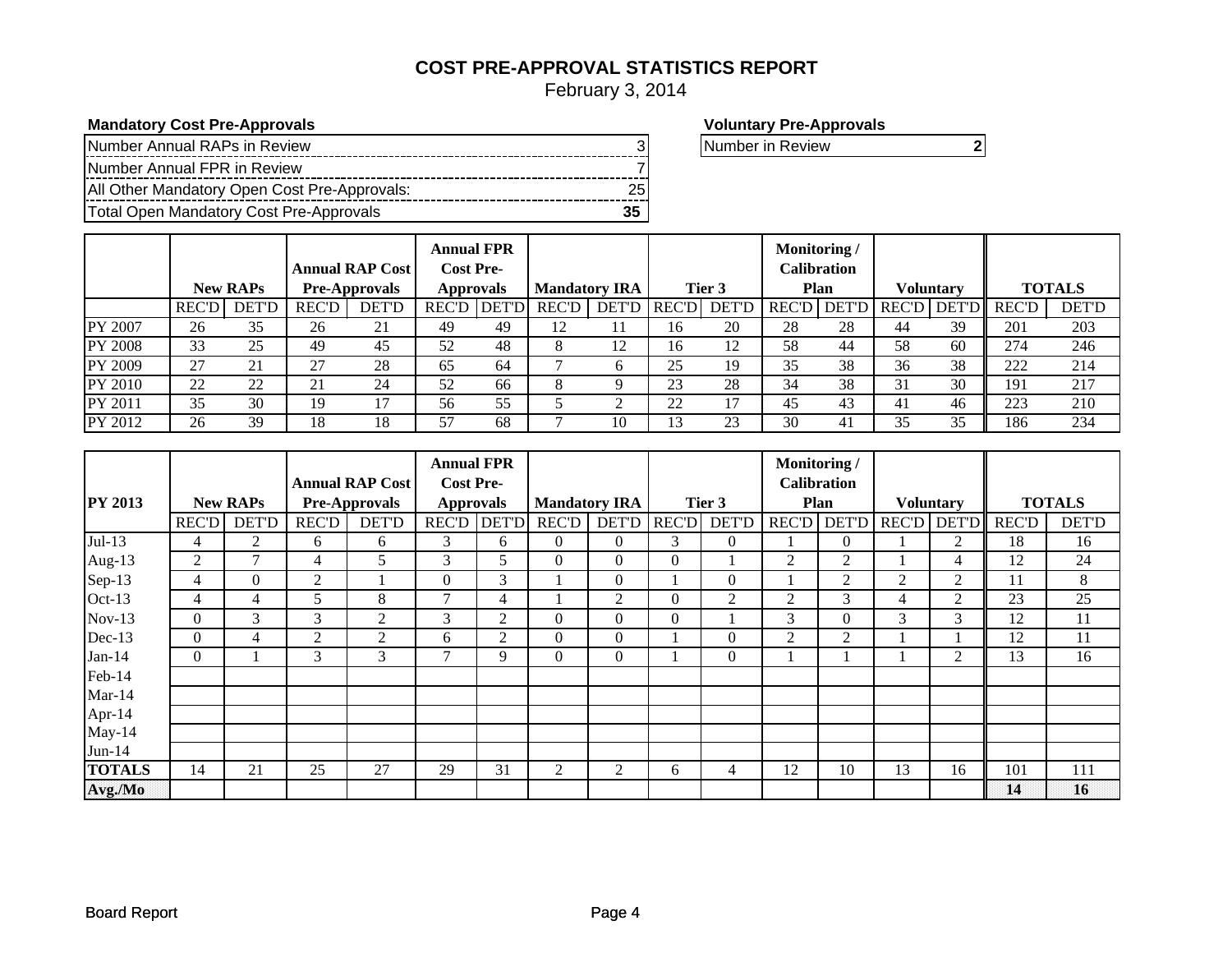## *Petroleum UST Release Compensation Board*

**Facility Certificate Listing**

**Program Year 2013**

**COC Eff Date: Yes COC Print Date: Yes** 

#### **Printed from 1/15/2014 to 2/18/2014**

| <b>Owner/Fac</b> |                | UST Cnt Own / Fac Name       | <b>Own / Fac Address</b>                  | <b>Eff Date</b> | <b>Print Date</b> | <b>Override Reason</b>          | <b>Denial Status</b> |
|------------------|----------------|------------------------------|-------------------------------------------|-----------------|-------------------|---------------------------------|----------------------|
|                  |                |                              |                                           |                 |                   |                                 |                      |
| 862-0086         | 3              | <b>Amherst Friendship</b>    | 47505 Cooper Foster Park Road, Amherst (  | 01/17/2014      | 01/24/2014        | Not Required: Post 11-30-09 Pay | N/A                  |
| 2103-0007        | $\mathbf{1}$   | <b>Ridgewood Golf Course</b> | 6506 Ridge Road, Parma OH                 | 01/31/2014      | 02/07/2014        | PD Response Accepted            | Accepted             |
| 2103-0011        | $\mathbf{1}$   | Parma Fire Station 5         | 10220 W. Pleasant Valley Road, Parma O    | 01/31/2014      | 02/07/2014        | PD Response Accepted            | Accepted             |
| 5110-0001        | $\mathbf{1}$   | Home Run, Inc.               | 1299 Lavelle Drive, Xenia OH              | 01/30/2014      | 02/07/2014        | PD Response Accepted            | Accepted             |
| 8377-0001        | 8              | Pilot Travel Center #281     | 2786 Salt Springs Road, Girard OH         | 07/01/2013      | 02/07/2014        | Not Required: Post 11-30-09 Pay | N/A                  |
| 8377-0002        | 8              | Pilot Travel Center #285     | 10258 Lancaster Road S.W., Hebron OH      | 07/01/2013      | 02/07/2014        | Not Required: Post 11-30-09 Pay | N/A                  |
| 8377-0003        | 8              | Pilot Travel Center #286     | 6141 US Route 127 N., Eaton OH            | 07/01/2013      | 02/07/2014        | Not Required: Post 11-30-09 Pay | N/A                  |
| 8377-0004        | 6              | Pilot Travel Center #360     | 11471 State Route 613, Van Buren OH       | 07/01/2013      | 02/07/2014        | Not Required: Post 11-30-09 Pay | N/A                  |
| 8377-0005        | 6              | Pilot Travel Center #287     | 10048 Avon Lake Road, Burbank OH          | 07/01/2013      | 02/07/2014        | Not Required: Post 11-30-09 Pay | N/A                  |
| 8377-0006        | 5              | Pilot Travel Center #213     | 3600 Interchange Road, Columbus OH        | 07/01/2013      | 02/07/2014        | Not Required: Post 11-30-09 Pay | N/A                  |
| 8377-0007        | 6              | Pilot Travel Center #309     | 44133 Fairground Road, Caldwell OH        | 07/01/2013      | 02/07/2014        | Not Required: Post 11-30-09 Pay | N/A                  |
| 8377-0008        | 6              | Pilot Travel Center #014     | 7680 E. State Route 36, Sunbury OH        | 07/01/2013      | 02/07/2014        | Not Required: Post 11-30-09 Pay | N/A                  |
| 8377-0009        | $\overline{7}$ | Pilot Travel Center #002     | 2246 State Route 45, Austinburg OH        | 07/01/2013      | 02/07/2014        | Not Required: Post 11-30-09 Pay | N/A                  |
| 8377-0010        | 8              | Pilot Travel Center #003     | 1150 N. Canfield-Niles Road, Austintown O | 07/01/2013      | 02/07/2014        | Not Required: Post 11-30-09 Pay | N/A                  |
| 8377-0011        | 6              | Pilot Travel Center #004     | 39115 Colorado Road, Avon OH              | 07/01/2013      | 02/07/2014        | Not Required: Post 11-30-09 Pay | N/A                  |
| 8377-0013        | 5              | Pilot Travel Center #006     | 61700 Southgate Road, Cambridge OH        | 07/01/2013      | 02/07/2014        | Not Required: Post 11-30-09 Pay | N/A                  |
| 8377-0015        | 6              | Pilot Travel Center #008     | 25600 U.S. Route 23, Circleville OH       | 07/01/2013      | 02/07/2014        | Not Required: Post 11-30-09 Pay | N/A                  |
| 8377-0016        | 10             | Pilot Travel Center #009     | 6830 Franklin Lebanon Road, Franklin OH   | 07/01/2013      | 02/07/2014        | Not Required: Post 11-30-09 Pay | N/A                  |
| 8377-0018        | 6              | Pilot Travel Center #011     | 10920 Market Street, North Lima OH        | 07/01/2013      | 02/07/2014        | Not Required: Post 11-30-09 Pay | N/A                  |
| 8377-0019        | $\overline{7}$ | Pilot Travel Center #012     | 3430 Libbey Road, Perrysburg OH           | 07/01/2013      | 02/07/2014        | Not Required: Post 11-30-09 Pay | N/A                  |
| 8377-0020        | 9              | Pilot Travel Center #013     | 8924 Lake Road, Seville OH                | 07/01/2013      | 02/07/2014        | Not Required: Post 11-30-09 Pay | N/A                  |
| 8377-0021        | 10             | Pilot Travel Center #015     | 5820 Hagman Road, Toledo OH               | 07/01/2013      | 02/07/2014        | Not Required: Post 11-30-09 Pay | N/A                  |
| 8377-0022        | 5              | Pilot Travel Center #454     | 1365 State Route 42 N.E., London OH       | 07/01/2013      | 02/07/2014        | Not Required: Post 11-30-09 Pay | N/A                  |
| 8377-0023        | 8              | Pilot Travel Center #457     | 427 E. Main Street, Beaverdam OH          | 07/01/2013      | 02/07/2014        | Not Required: Post 11-30-09 Pay | N/A                  |
| 8377-0025        | 8              | Pilot Travel Center #455     | 488 State Route 61, Marengo OH            | 07/01/2013      | 02/07/2014        | Not Required: Post 11-30-09 Pay | N/A                  |
| 8377-0026        | $\overline{7}$ | Pilot Travel Center #016     | 5572 N. US Route 68, Wilmington OH        | 07/01/2013      | 02/07/2014        | Not Required: Post 11-30-09 Pay | N/A                  |
| 8377-0027        | 5              | Pilot Travel Center #130     | 5219 Brecksville Road, Richfield OH       | 07/01/2013      | 02/07/2014        | Not Required: Post 11-30-09 Pay | N/A                  |
| 8377-0028        | 5              | Pilot Travel Center #239     | 1600 E. Wyandot Avenue, Upper Sandusk     | 07/01/2013      | 02/07/2014        | Not Required: Post 11-30-09 Pay | N/A                  |
| 8377-0029        | $\overline{4}$ | Pilot Travel Center #303     | 905 American Road, Napoleon OH            | 07/01/2013      | 02/07/2014        | Not Required: Post 11-30-09 Pay | N/A                  |
| 8377-0033        | 5              | Pilot Flying J               | 10480 Baltimore Road N.E., Millersport OH | 07/01/2013      | 02/07/2014        | Not Required: Post 11-30-09 Pay | N/A                  |
| 8377-0034        | 5              | Pilot Flying J               | 2349 Center Road, Austinburg OH           | 07/01/2013      | 02/07/2014        | Not Required: Post 11-30-09 Pay | N/A                  |
| 8377-0035        | 5              | Pilot Flying J               | 9935 State Route 41, Jeffersonville OH    | 07/01/2013      | 02/07/2014        | Not Required: Post 11-30-09 Pay | N/A                  |
| 8377-0036        | 5              | Pilot Flying J               | 2226 N. Main Street, Hubbard OH           | 07/01/2013      | 02/07/2014        | Not Required: Post 11-30-09 Pay | N/A                  |
| 8377-0037        | 2              | Pilot Flying J               | 14896 State Route 49, Edon OH             | 07/01/2013      | 02/07/2014        | Not Required: Post 11-30-09 Pay | N/A                  |
|                  |                |                              |                                           |                 |                   |                                 |                      |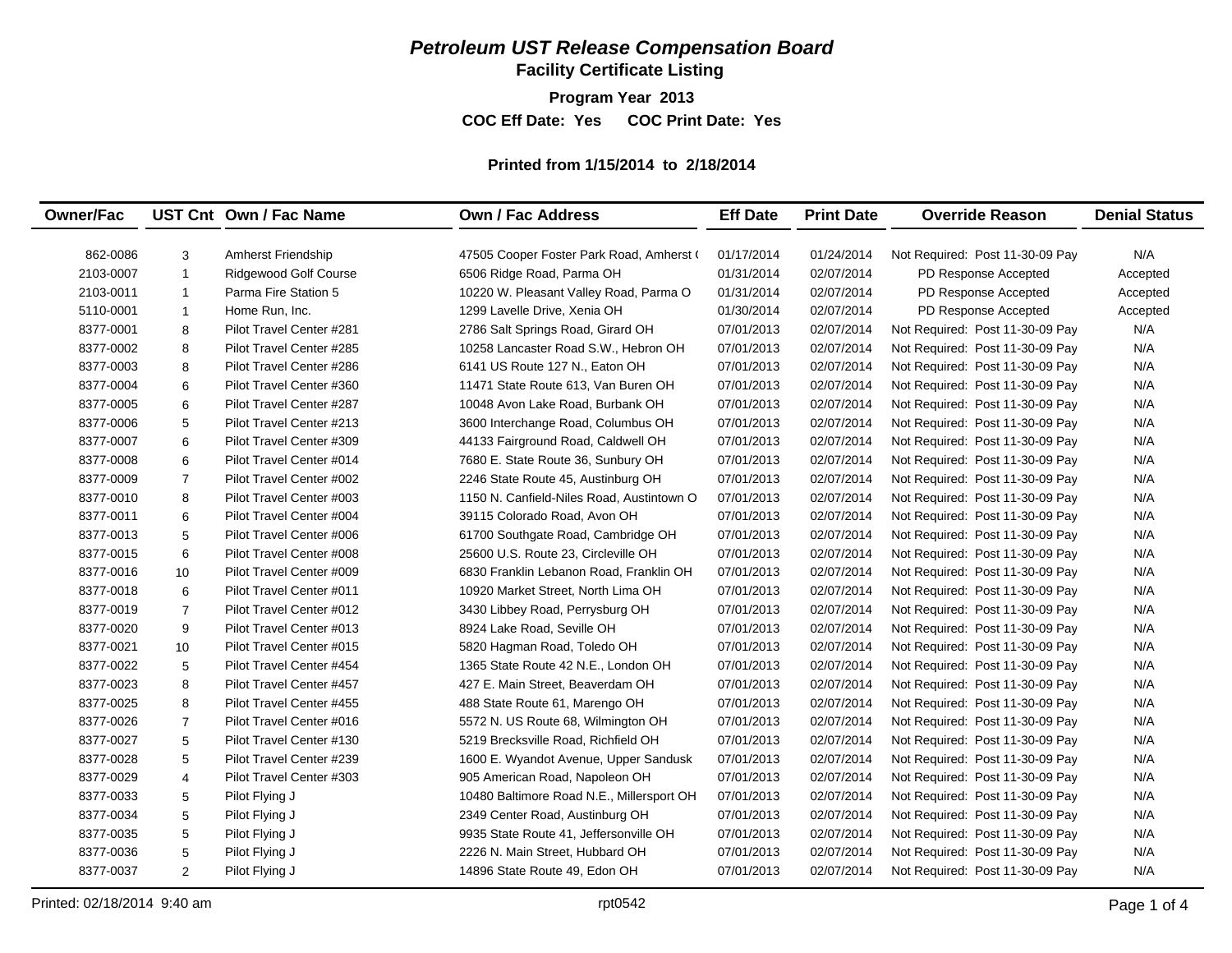| Owner/Fac  |                | UST Cnt Own / Fac Name               | Own / Fac Address                           | <b>Eff Date</b> | <b>Print Date</b> | <b>Override Reason</b>          | <b>Denial Status</b> |
|------------|----------------|--------------------------------------|---------------------------------------------|-----------------|-------------------|---------------------------------|----------------------|
| 8377-0038  | 6              | Pilot Travel Center #469             | 2320 Faircrest SW, Canton OH                | 07/01/2013      | 02/07/2014        | <b>Tank Removed</b>             | N/A                  |
| 8377-0038  | -6             | Pilot Travel Center #469             | 2320 Faircrest SW, Canton OH                | 07/01/2013      | 02/07/2014        | <b>Tank Removed</b>             | N/A                  |
| 8377-0040  | 5              | Flying J Travel Plaza #097           | 175 Northwoods Boulevard, I-75 (Exit 64), \ | 10/11/2013      | 02/07/2014        | Not Required: Post 11-30-09 Pay | N/A                  |
| 8377-0041  | 5              | Pilot Travel Center #449             | 66377 Belmont-Morristown Road, Belmont      | 11/18/2013      | 02/07/2014        | Not Required: Post 11-30-09 Pay | N/A                  |
| 9740-0001  | $\mathbf{1}$   | Skypark Inc                          | 3071 Greenwich Rd, Wadsworth OH             | 02/04/2014      | 02/07/2014        | PD Response Accepted            | Accepted             |
| 10135-0001 | $\mathbf{1}$   | <b>Streetsboro City Schools</b>      | 1901 Annalane Drive, Streetsboro OH         | 01/21/2014      | 02/07/2014        | PD Response Accepted            | Accepted             |
| 11308-0035 | 3              | Mickey Mart #54                      | 187 E Herrick, Wellington OH                | 02/03/2014      | 02/07/2014        | Not Required: Post 11-30-09 Pay | N/A                  |
| 12251-0053 | $\mathbf{1}$   | <b>Akron Control Center</b>          | 885 Mull Avenue, Akron OH                   | 01/10/2014      | 01/24/2014        | Not Required: Post 11-30-09 Pay | N/A                  |
| 13576-0093 | $\mathbf{1}$   | Fostoria 435 CO L52101               | 121 E North St, Fostoria OH                 | 01/30/2014      | 02/07/2014        | Not Required: Post 11-30-09 Pay | N/A                  |
| 13897-0002 | 4              | Salineville Carryout                 | 43 W. Main Street, Salineville OH           | 01/28/2014      | 02/07/2014        | PD Response Accepted            | Accepted             |
| 14513-0002 | $\overline{c}$ | <b>ODOT Central Garage</b>           | 1620 W. Broad, Columbus OH                  | 07/08/2013      | 02/07/2014        | PD Response Accepted            | Accepted             |
| 14513-0004 | $\overline{2}$ | ODOT Lima / 4th St. Outpost Garage   | 1835 E 4th St, Lima OH                      | 07/08/2013      | 02/07/2014        | PD Response Accepted            | Accepted             |
| 14513-0006 | 3              | <b>ODOT Defiance County Garage</b>   | 2340 Baltimore Road, Defiance OH            | 07/08/2013      | 02/07/2014        | PD Response Accepted            | Accepted             |
| 14513-0008 | 3              | <b>ODOT Hancock County Garage</b>    | 1645 Lima Ave, Findlay OH                   | 07/08/2013      | 02/07/2014        | PD Response Accepted            | Accepted             |
| 14513-0009 | $\overline{c}$ | <b>ODOT Findlay Outpost</b>          | Emma St (SR 12 & I-75), Findlay OH          | 07/08/2013      | 02/07/2014        | PD Response Accepted            | Accepted             |
| 14513-0010 | 4              | <b>ODOT Hardin County Garage</b>     | 13052 SR 68, Kenton OH                      | 07/08/2013      | 02/07/2014        | PD Response Accepted            | Accepted             |
| 14513-0011 | $\mathbf{1}$   | Odot Roundhead Out Post              | Jct SR 67 & SR 235, Roundhead OH            | 07/08/2013      | 02/07/2014        | PD Response Accepted            | Accepted             |
| 14513-0012 | 4              | Odot Paulding Co Garage              | 833 Wayne St W, Paulding OH                 | 07/08/2013      | 02/07/2014        | PD Response Accepted            | Accepted             |
| 14513-0015 | 3              | Odot Wyandot Co Garage               | 10976 CR 121, Upper Sandusky OH             | 07/08/2013      | 02/07/2014        | PD Response Accepted            | Accepted             |
| 14513-0016 | $\overline{2}$ | Odot Carey Out Post                  | C R 97 & S R 23, Carey OH                   | 07/08/2013      | 02/07/2014        | PD Response Accepted            | Accepted             |
| 14513-0017 | $\overline{2}$ | <b>Odot Fulton County Garage</b>     | 989 N. Shoop Ave. (SR 108), Wauseon O       | 07/08/2013      | 02/07/2014        | PD Response Accepted            | Accepted             |
| 14513-0025 | $\overline{c}$ | <b>ODOT District 2 Headquarters</b>  | 317 E. Poe Road, Bowling Green OH           | 07/08/2013      | 02/07/2014        | PD Response Accepted            | Accepted             |
| 14513-0026 | 3              | Odot Wood County Garage              | 13982 Mitchell Road, Bowling Green OH       | 07/08/2013      | 02/07/2014        | PD Response Accepted            | Accepted             |
| 14513-0028 | 3              | Odot Northwood Outpost               | 200 Lemoyne Road, Northwood OH              | 07/08/2013      | 02/07/2014        | PD Response Accepted            | Accepted             |
| 14513-0033 | $\overline{2}$ | <b>Odot Crawford County Garage</b>   | 311 W Irving St, Bucyrus OH                 | 07/08/2013      | 02/07/2014        | PD Response Accepted            | Accepted             |
| 14513-0037 | $\mathbf{1}$   | <b>Odot Vermilion Outpost</b>        | 14420 Kneisel Rd., Vermilion OH             | 07/08/2013      | 02/07/2014        | PD Response Accepted            | Accepted             |
| 14513-0040 | $\overline{2}$ | <b>Odot Medina County Garage</b>     | 3220 Medina Road (State Route 18), Medin    | 07/08/2013      | 02/07/2014        | PD Response Accepted            | Accepted             |
| 14513-0041 | $\overline{2}$ | <b>ODOT Burbank Oupost Garage</b>    | S R 83, Burbank OH                          | 07/08/2013      | 02/07/2014        | PD Response Accepted            | Accepted             |
| 14513-0089 | 6              | <b>ODOT District 6 Headquarters</b>  | 400 E. William Street, Delaware OH          | 07/08/2013      | 02/07/2014        | PD Response Accepted            | Accepted             |
| 14513-0097 | 3              | <b>ODOT Madison County Garage</b>    | 1460 USR 42, London OH                      | 07/08/2013      | 02/07/2014        | PD Response Accepted            | Accepted             |
| 14513-0099 | $\overline{2}$ | Odot W Jefferson Outpost             | 160 Plain City Georgesville Rd, Galloway O  | 07/08/2013      | 02/07/2014        | PD Response Accepted            | Accepted             |
| 14513-0103 | 3              | <b>ODOT Pickaway County Garage</b>   | 150 Highland Avenue, Circleville OH         | 07/08/2013      | 02/07/2014        | PD Response Accepted            | Accepted             |
| 14513-0104 | 3              | Odot Union County Garage             | 402 Chestnut Street, Marysville OH          | 07/08/2013      | 02/07/2014        | PD Response Accepted            | Accepted             |
| 14513-0105 | $\overline{2}$ | Odot Richwood Outpost                | 11304 SR 47 E, Richwood OH                  | 07/08/2013      | 02/07/2014        | PD Response Accepted            | Accepted             |
| 14513-0107 | $\overline{2}$ | <b>ODOT St Marys Outpost</b>         | 802 E. Armstrong St., St Marys OH           | 07/08/2013      | 02/07/2014        | PD Response Accepted            | Accepted             |
| 14513-0115 | 2              | <b>ODOT Dawn Outpost</b>             | 10382 Greenville - St. Mary's Rd., Dawn O   | 07/08/2013      | 02/07/2014        | PD Response Accepted            | Accepted             |
| 14513-0117 | $\mathbf{1}$   | <b>ODOT Lakeview Outpost</b>         | 9254 SR 235, Lakeview OH                    | 07/08/2013      | 02/07/2014        | PD Response Accepted            | Accepted             |
| 14513-0118 | 5              | <b>ODOT Mercer County Garage</b>     | 4444 State Route 29, Celina OH              | 07/08/2013      | 02/07/2014        | PD Response Accepted            | Accepted             |
| 14513-0119 | 2              | <b>ODOT Cassella Outpost</b>         | 5882 SR 119 (at US 127), Maria Stein OH     | 07/08/2013      | 02/07/2014        | PD Response Accepted            | Accepted             |
| 14513-0122 | 3              | <b>ODOT Miami County Garage</b>      | 2423 State Route 55, Troy OH                | 07/08/2013      | 02/07/2014        | PD Response Accepted            | Accepted             |
| 14513-0123 | 2              | ODOT Piqua Outpost                   | 9011 Looney Rd (Route 25), Piqua OH         | 07/08/2013      | 02/07/2014        | PD Response Accepted            | Accepted             |
| 14513-0127 | $\overline{2}$ | <b>ODOT District 7 Headquarters</b>  | 1001 St Marys Avenue, Sidney OH             | 07/08/2013      | 02/07/2014        | PD Response Accepted            | Accepted             |
| 14513-0129 | 4              | <b>ODOT New Shelby County Garage</b> | 2190 State Route 29, Sidney OH              | 07/08/2013      | 02/07/2014        | PD Response Accepted            | Accepted             |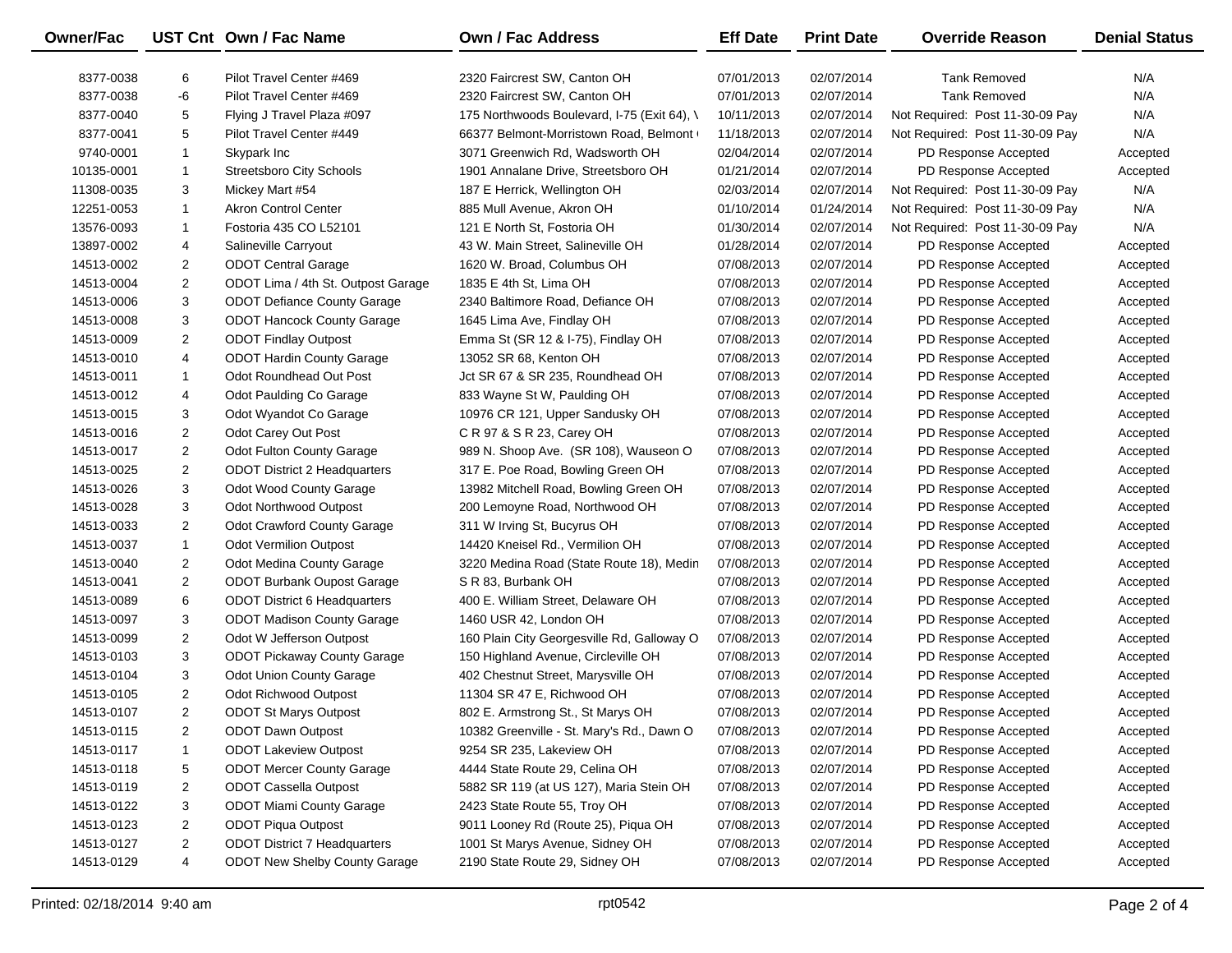| Owner/Fac  |                | UST Cnt Own / Fac Name                                                    | Own / Fac Address                           | <b>Eff Date</b> | <b>Print Date</b> | <b>Override Reason</b>          | <b>Denial Status</b> |
|------------|----------------|---------------------------------------------------------------------------|---------------------------------------------|-----------------|-------------------|---------------------------------|----------------------|
| 14513-0163 | -1             | <b>ODOT Athens Couty Garage</b>                                           | S R 56 & SR 682, Athens OH                  | 07/08/2013      | 02/07/2014        | PD Response Accepted            | Accepted             |
| 14513-0166 | 1              | <b>ODOT Laurelville Outpost</b>                                           | S R 56, Laurelville OH                      | 07/08/2013      | 02/07/2014        | PD Response Accepted            | Accepted             |
| 14513-0173 | 3              | <b>ODOT Vinton County Garage</b>                                          | 35269 State Route 93, Hamden OH             | 07/08/2013      | 02/07/2014        | PD Response Accepted            | Accepted             |
| 14513-0174 | $\overline{2}$ | ODOT District 10 HQ Garage                                                | 1401 Colegate Dr., Marietta OH              | 07/08/2013      | 02/07/2014        | PD Response Accepted            | Accepted             |
| 14513-0180 | 1              | <b>ODOT Barnesville Outpost</b>                                           | 36340 W. Captina Hwy. (SR 148), Barnes      | 07/08/2013      | 02/07/2014        | PD Response Accepted            | Accepted             |
| 14513-0183 | 4              | <b>ODOT Carroll County Garage</b>                                         | 258 Kensington Rd. (SR 9), Carrollton OH    | 07/08/2013      | 02/07/2014        | PD Response Accepted            | Accepted             |
| 14513-0183 | -1             | <b>ODOT Carroll County Garage</b>                                         | 258 Kensington Rd. (SR 9), Carrollton OH    | 07/08/2013      | 02/07/2014        | <b>Tank Removed</b>             | N/A                  |
| 14513-0184 | $\overline{2}$ | ODOT Columbiana County Garage                                             | 36606 US 30, Lisbon OH                      | 07/08/2013      | 02/07/2014        | PD Response Accepted            | Accepted             |
| 14513-0185 | 1              | <b>ODOT Unity Outpost</b>                                                 | 2099 SR 165, East Palestine OH              | 07/08/2013      | 02/07/2014        | PD Response Accepted            | Accepted             |
| 14513-0191 | 1              | <b>ODOT Nashville Outpost</b>                                             | 14785 SR 39, Lakeville OH                   | 07/08/2013      | 02/07/2014        | PD Response Accepted            | Accepted             |
| 14513-0192 | 3              | <b>ODOT Jeferson County Garage</b>                                        | 1267 Cadiz Rd., Wintersville OH             | 07/08/2013      | 02/07/2014        | PD Response Accepted            | Accepted             |
| 14513-0196 | 1              | <b>ODOT Dillonvale Outpost</b>                                            | Rural Route #2, Dillonvale OH               | 07/08/2013      | 02/07/2014        | PD Response Accepted            | Accepted             |
| 14513-0199 | 1              | <b>ODOT Newcomerstown Outpost</b>                                         | 600 N. College St. (SR 821), Newcomersto    | 07/08/2013      | 02/07/2014        | PD Response Accepted            | Accepted             |
| 14513-0202 | 3              | ODOT District 12 HQ Office                                                | 5500 Transportation Blvd, Garfield Hts OH   | 07/08/2013      | 02/07/2014        | PD Response Accepted            | Accepted             |
| 14513-0205 | $\overline{2}$ | <b>ODOT Warrensville Heights Garage</b>                                   | 25609 Emery Rd, Warrensville Heights OH     | 07/08/2013      | 02/07/2014        | PD Response Accepted            | Accepted             |
| 14513-0209 | 1              | <b>ODOT Vrooman Rd Outpost</b>                                            | 6073 Vrooman Rd, Leroy Twp OH               | 07/08/2013      | 02/07/2014        | PD Response Accepted            | Accepted             |
| 14513-0211 | 3              | ODOT Geauga Co / Burton Garage                                            | 13595 W Center St, Burton OH                | 07/08/2013      | 02/07/2014        | PD Response Accepted            | Accepted             |
| 14513-0218 | $\overline{2}$ | <b>ODOT Delaware County Garage</b>                                        | 1290 US 42 North, Delaware OH               | 07/08/2013      | 02/07/2014        | PD Response Accepted            | Accepted             |
| 14513-0239 | $\overline{2}$ | ODOT Lake Co / Painesville Garage                                         | 10 Blackbrook Rd, Painesville OH            | 07/08/2013      | 02/07/2014        | PD Response Accepted            | Accepted             |
| 14513-0240 | 3              | <b>ODOT Hocking County Garage</b>                                         | 13176 State Route 664, Logan OH             | 07/08/2013      | 02/07/2014        | PD Response Accepted            | Accepted             |
| 14513-0248 | $\mathbf{1}$   | Odot District 3 Office                                                    | 1040 E 9th St, Ashland OH                   | 07/08/2013      | 02/07/2014        | PD Response Accepted            | Accepted             |
| 18072-0003 | 1              | Landen Food Mart                                                          | 3960 Far Hills Avenue, Dayton OH            | 01/24/2014      | 02/07/2014        | Not Required: Post 11-30-09 Pay | N/A                  |
| 18204-0001 | 3              | Clifton Blvd E-Z Shop                                                     | 11521 Clifton Blvd, Cleveland OH            | 01/21/2014      | 02/07/2014        | PD Response Accepted            | Accepted             |
| 18451-0510 | 4              | 9147                                                                      | 1434 Bethel Rd, Columbus OH                 | 01/31/2014      | 02/07/2014        | Not Required: Post 11-30-09 Pay | N/A                  |
| 18451-5696 | 5              | Speedway #1232                                                            | 10921 Miamisburg-Springboro Pike, Miami     | 01/31/2014      | 02/07/2014        | Not Required: Post 11-30-09 Pay | N/A                  |
| 18451-5697 | 6              | Speedway Store #1017                                                      | 64279 Wintergreen Road, Old Washington      | 01/31/2014      | 02/07/2014        | Not Required: Post 11-30-09 Pay | N/A                  |
| 18481-0012 | 3              | BFS Petroleum Products Inc.                                               | 383 W Riverside Dr, Mcconnelsville OH       | 01/09/2014      | 02/07/2014        | Not Required: Post 11-30-09 Pay | N/A                  |
| 18636-0001 | 4              | Maumee Bay General Store                                                  | 7410 Jerusalem Road, Oregon OH              | 01/13/2014      | 01/24/2014        | PD Response Accepted            | Accepted             |
| 18859-0002 | 3              | Memorial One Stop Shop                                                    | 215 Memorial Parkway, Akron OH              | 01/15/2014      | 01/24/2014        | PD Response Accepted            | Accepted             |
| 20198-0001 | $\mathbf{1}$   | Batavia Marathon                                                          | 520 W Main St, Batavia OH                   | 01/23/2014      | 02/07/2014        | PD Response Accepted            | Accepted             |
| 20198-0001 | 4              | Batavia Marathon                                                          | 520 W Main St, Batavia OH                   | 07/01/2013      | 02/07/2014        | Not Required: Post 11-30-09 Pay | N/A                  |
| 20612-0001 | 3              | Singh Family of S. Toledo Real Estate Pr 324 S. Detroit Avenue, Toledo OH |                                             | 07/15/2013      | 01/24/2014        | PD Response Accepted            | Accepted             |
| 20659-0001 | 5              | Troy - Valley Petroleum Facility                                          | 201 Valley Street, Dayton OH                | 07/01/2013      | 02/07/2014        | Not Required: Post 11-30-09 Pay | N/A                  |
| 21859-0001 | $\overline{2}$ | <b>BDS Petroleum, LLC</b>                                                 | 800 S. Prospect Street, Ravenna OH          | 07/01/2013      | 02/07/2014        | PD Response Accepted            | Accepted             |
| 21960-0003 | 4              | First National Bank of Waverly                                            | 1007 East Main Street, Chillicothe OH       | 01/28/2014      | 02/07/2014        | Not Required: Post 11-30-09 Pay | N/A                  |
| 22341-0001 | $\overline{2}$ | 2570 North High, LLC                                                      | 2570 N. High Street, Columbus OH            | 12/26/2013      | 01/24/2014        | Not Required: Post 11-30-09 Pay | N/A                  |
| 22341-0001 | 1              | 2570 North High, LLC                                                      | 2570 N. High Street, Columbus OH            | 01/06/2014      | 01/24/2014        | Not Required: Post 11-30-09 Pay | N/A                  |
| 22792-0001 | 5              | Coen Oil Company                                                          | 1499 3rd Street, Brilliant OH               | 11/19/2013      | 01/24/2014        | Not Required: Post 11-30-09 Pay | N/A                  |
| 22839-0001 | 5              | <b>Ashley Station</b>                                                     | 21 S. Franklin Street/US Route 42, Ashley ( | 07/01/2013      | 01/24/2014        | PD Response Accepted            | Accepted             |
| 22849-0001 | 3              | BP On Reading                                                             | 8400 Reading Road, Cincinnati OH            | 01/27/2014      | 02/07/2014        | Not Required: Post 11-30-09 Pay | N/A                  |
| 22891-0001 | 3              | 5 K Carry Out & Grill                                                     | 1790 E. Melrose Avenue, Findlay OH          | 11/08/2013      | 02/07/2014        | Not Required: Post 11-30-09 Pay | N/A                  |
| 22912-0001 | -1             | Advantage Rent-A-Car                                                      | 19727 Maplewood Ave, Cleveland OH           | 09/13/2013      | 02/07/2014        | PD Response Accepted            | Accepted             |
| 22969-0001 | 3              | Aldamen Real Estate LLC                                                   | 2121 Western Ave, Chillicothe OH            | 01/24/2014      | 02/07/2014        | Not Required: Post 11-30-09 Pay | N/A                  |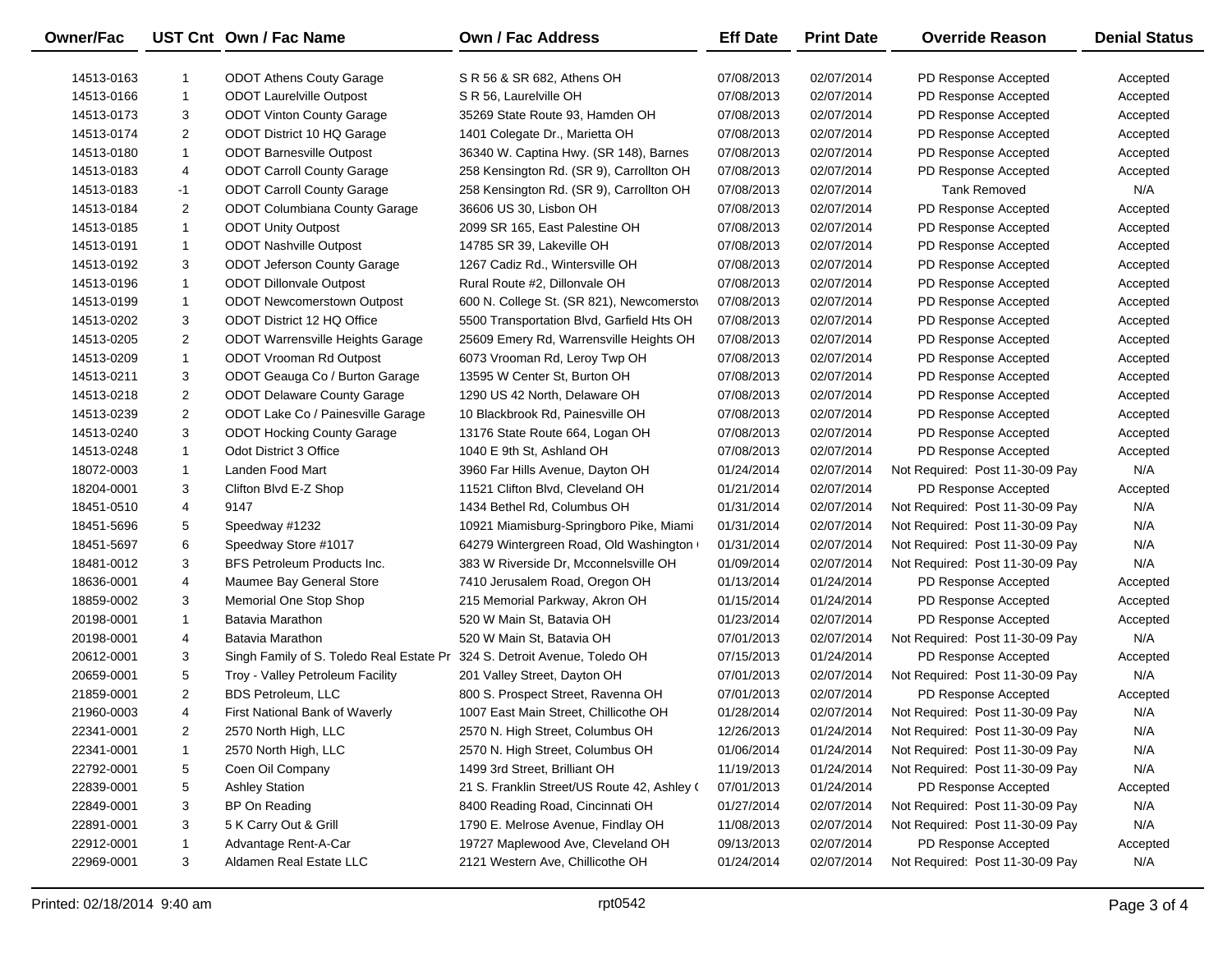| <b>Owner/Fac</b>            |     | UST Cnt Own / Fac Name                 | <b>Own / Fac Address</b>              | <b>Eff Date</b> | <b>Print Date</b> | <b>Override Reason</b>          | <b>Denial Status</b> |
|-----------------------------|-----|----------------------------------------|---------------------------------------|-----------------|-------------------|---------------------------------|----------------------|
|                             |     |                                        |                                       |                 |                   |                                 |                      |
| 22976-0001                  | 3   | Spring Valley Shell dba HK Petroleum L | 899 South Main Street, Centerville OH | 01/17/2014      | 01/24/2014        | Not Required: Post 11-30-09 Pay | N/A                  |
| 22979-0001                  | 2   | Morgan's One Trip, LLC                 | 244 W. Main Street, Lucas OH          | 01/27/2014      | 02/07/2014        | Not Required: Post 11-30-09 Pay | N/A                  |
| 22980-0001                  | 4   | Rita BP 2                              | 27 S. Main Street. Hudson OH          | 02/03/2014      | 02/07/2014        | Not Required: Post 11-30-09 Pay | N/A                  |
| 22982-0001                  |     | Courtyard at Seasons                   | 7300 Dearwester Drive, Cincinnati OH  | 12/20/2013      | 02/07/2014        | Not Required: Post 11-30-09 Pay | N/A                  |
|                             |     |                                        |                                       |                 |                   |                                 |                      |
| <b>Total Owners</b>         | 33  |                                        |                                       |                 |                   |                                 |                      |
| <b>Total Facilities</b>     | 120 |                                        |                                       |                 |                   |                                 |                      |
| <b>Total USTs</b>           | 421 |                                        |                                       |                 |                   |                                 |                      |
| <b>Total Determinations</b> | 72  |                                        |                                       |                 |                   |                                 |                      |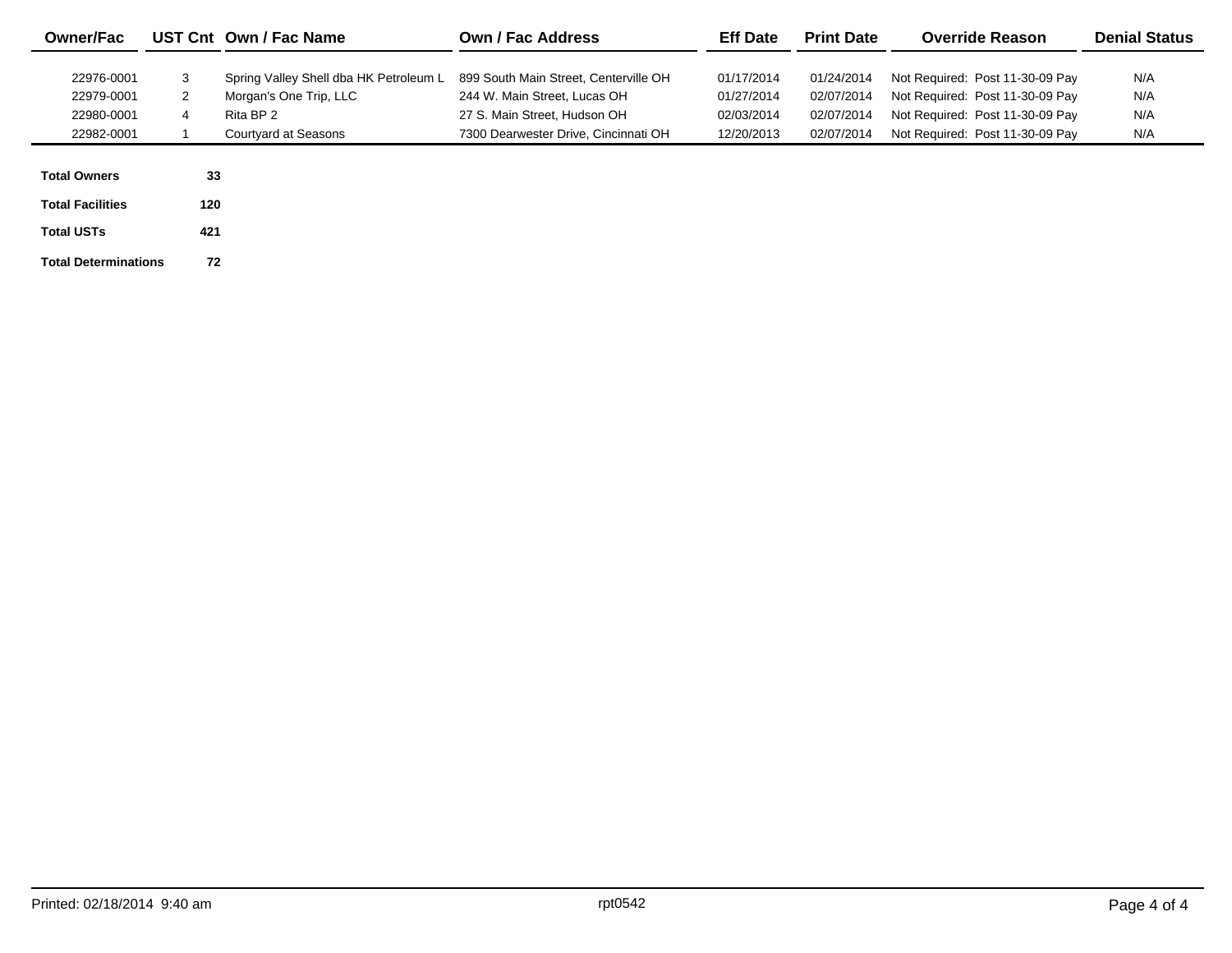## *Petroleum UST Release Compensation Board*  **Facility Certificate Listing**

**Program Year 2013 COC Eff Date: No COC Print Date: No Denial Status: DETERMINATION**

### **Date of Determination from 1/15/2014 to 2/18/14**

| <b>Owner/Fac</b> |                         | UST Cnt Own / Fac Name            | <b>Own / Fac Address</b>                   | <b>Eff Date</b> | <b>Print Date</b> | <b>Override Reason</b> | <b>Denial Status</b> |
|------------------|-------------------------|-----------------------------------|--------------------------------------------|-----------------|-------------------|------------------------|----------------------|
|                  |                         |                                   |                                            |                 |                   |                        |                      |
| 1600-0002        | $\overline{4}$          | <b>Cargill Deicing Technology</b> | 2400 Ships Channel, Cleveland OH           |                 |                   | N/A                    | Determination        |
| 6105-0001        | $\overline{2}$          | <b>Kettering Medical Center</b>   | 3535 Southern Boulevard, Kettering OH      |                 |                   | N/A                    | Determination        |
| 6105-0002        | $\mathbf{1}$            | Sycamore Medical Hospital         | 4000 Miamisburg-Centerville Road, Miami    |                 |                   | N/A                    | Determination        |
| 6105-0004        | $\mathbf{1}$            | Mills Morgan Medical Campus       | 3535 Pentagon Boulevard, Beavercreek O     |                 |                   | N/A                    | Determination        |
| 8802-0002        | $\mathbf{1}$            | Caruso Oil Company Inc.           | 176 Walden Avenue, Tiltonsville OH         |                 |                   | N/A                    | Determination        |
| 12313-0001       | $\mathbf{1}$            | Berea Police City Hall            | 11 Berea Commons, Berea OH                 |                 |                   | N/A                    | Determination        |
| 15346-0001       | 3                       | Ketchum's Store                   | 20 Orange Street, Hockingport OH           |                 |                   | N/A                    | Determination        |
| 17895-0001       | $\overline{\mathbf{c}}$ | Swift's Red And White Inc         | 981 State Route 7 N., Pierpont OH          |                 |                   | N/A                    | Determination        |
| 18585-0001       | $\overline{2}$          | North Hill Sunoco                 | 579 N. Main Street, Akron OH               |                 |                   | N/A                    | Determination        |
| 18589-0001       | 4                       | The Corner                        | 101 S Second St, Coshocton OH              |                 |                   | N/A                    | Determination        |
| 18713-0001       | 3                       | Schneider's Marathon              | 1649 State Route 125, Hamersville OH       |                 |                   | N/A                    | Determination        |
| 19107-0001       | $\mathbf{1}$            | <b>CB&amp;I</b>                   | 16406 US Rt 224 East, Findlay OH           |                 |                   | N/A                    | Determination        |
| 19896-0001       | 3                       | Clark Plaxy1 Inc.                 | 2850 Grove Avenue, Lorain OH               |                 |                   | N/A                    | Determination        |
| 19902-0001       | 3                       | <b>Kent Clarke</b>                | 706 S. Water Street, Kent OH               |                 |                   | N/A                    | Determination        |
| 19902-0003       | 3                       | Midtown Shell Food Mart           | 5400 Euclid Avenue, Cleveland OH           |                 |                   | N/A                    | Determination        |
| 19902-0004       | 3                       | Lee Harvard Shell Foods           | 4060 Lee Road, Cleveland OH                |                 |                   | N/A                    | Determination        |
| 19902-0005       | 3                       | Shell Food Mart                   | 9203 Kinsman Road, Cleveland OH            |                 |                   | N/A                    | Determination        |
| 20281-0001       | 5                       | Citgo                             | 7608 Superior Avenue, Cleveland OH         |                 |                   | N/A                    | Determination        |
| 20499-0001       | 6                       | Penn Ohio Plaza                   | 10650 Market Street, North Lima OH         |                 |                   | N/A                    | Determination        |
| 20588-0001       | 5                       | Alexis and Bennett Mini Mart      | 429 W. Alexis Road, Toledo OH              |                 |                   | N/A                    | Determination        |
| 20630-0001       | $\mathbf{1}$            | Laipply's Store                   | 600 E. Cross Street, Summerfield OH        |                 |                   | N/A                    | Determination        |
| 20630-0002       | $\mathbf{1}$            | Jeff's Garage                     | 302 W. Cross Street, Summerfield OH        |                 |                   | N/A                    | Determination        |
| 20673-0001       | 3                       | <b>Convenient Food Mart</b>       | 7413 N. Center Street, Mentor OH           |                 |                   | N/A                    | Determination        |
| 20792-0001       | $\overline{7}$          | Premier Ag Co-op, Inc.            | 111 May Drive, Harrison OH                 |                 |                   | N/A                    | Determination        |
| 20862-0001       | 4                       | <b>Rasuls Market</b>              | 14938 Akron Canfield Road, Berlin Center ( |                 |                   | N/A                    | Determination        |
| 21207-0001       | 1                       | Frank's Market                    | 1905 Cleveland Avenue, Columbus OH         |                 |                   | N/A                    | Determination        |
| 21286-0001       | 3                       | Bloomville Investors, LLC         | 19 N. Marion Street, Bloomville OH         |                 |                   | N/A                    | Determination        |
| 21309-0001       | 3                       | <b>GP Express</b>                 | 11750 Snow Road, Parma OH                  |                 |                   | N/A                    | Determination        |
| 21309-0002       | 3                       | Snow and Chevy Property LLC       | 33600 Center Ridge Road, North Ridgevi     |                 |                   | N/A                    | Determination        |
| 21554-0001       | $\overline{2}$          | Perleen's Gas Services Inc.       | 220 State Street, Conneaut OH              |                 |                   | N/A                    | Determination        |
| 21650-0005       | 3                       | OUMALAWIS, LLC                    | 4755 Refugee Road, Columbus OH             |                 |                   | N/A                    | Determination        |
| 21964-0001       | 4                       | SHLR Enterprise, LLC              | 76 S. Main Street, Peebles OH              |                 |                   | N/A                    | Determination        |
| 22007-0002       | $\mathbf{1}$            | Findlay Ventura Oil, LLC          | 1090 Millville Avenue, Hamilton OH         |                 |                   | N/A                    | Determination        |
| 22270-0001       | $\mathbf{1}$            | GSA #G5TSB-17909                  | 8024 Montgomery Road, Cincinnati OH        |                 |                   | N/A                    | Determination        |